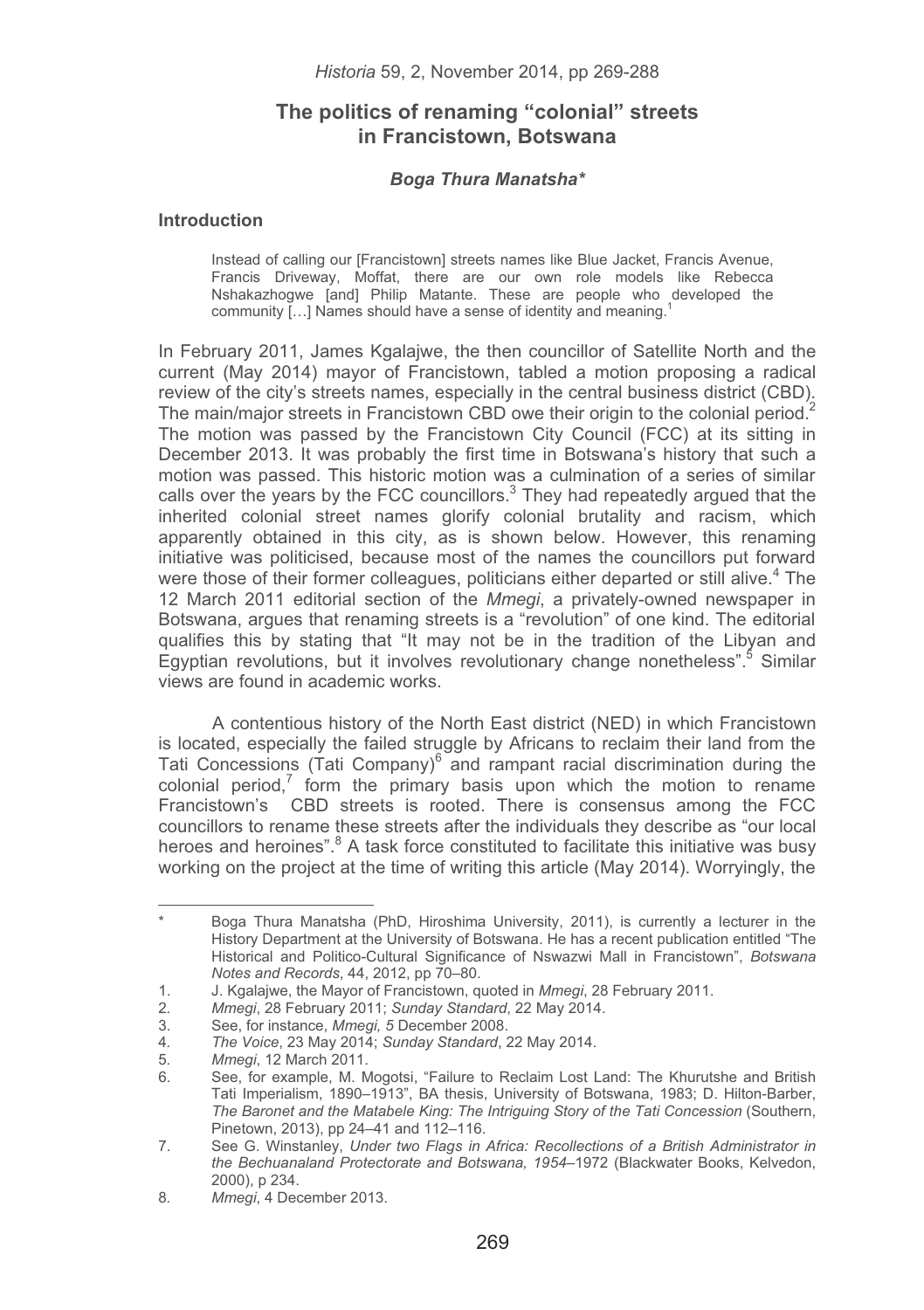extent to which the ordinary citizens in and around Francistown are involved in this sensitive process is unclear. However, it seems that the ongoing initiative is geared towards righting the colonial wrongs; reclaiming African identity. Critically, the FCC's initiative, wittingly or unwittingly, can be traced back to the ideologies of pan-Africanism and nationalism sown by the Botswana Peoples Party (BPP) in the 1960s in Francistown. This radical move also resonates well with the anti-colonial rhetoric intensifying in the region, especially after President Robert Mugabe of Zimbabwe overtly supported the grabbing of white-owned farms in February 2000.

Sandy Grant, a Botswana historian, contends that it is important to "preserve" history by leaving the colonial street names alone.<sup>9</sup> But politicians and some ordinary citizens in Francistown argue that their history was marginalised by the white settlers.<sup>10</sup> In their view, it is unwise to glorify settler history. Grant insists that "[s]treet names of the older 'colonial' settlements do reflect their history and therefore have value".11 Similarly, for some commentators, "renaming streets may tell a new tale but the old street names also tell a story about the location".<sup>12</sup> There is a need to strike a balance. The ongoing renaming of streets in Francistown requires regional and international contextualisation. Internationally, countries have renamed their streets and continue to do so.<sup>13</sup> Globally, the renaming of streets and other landmarks has raised serious political controversies.<sup>14</sup> Some of Botswana's neighbours are renaming their streets for various reasons.

As a former British Protectorate, and not a colony, Botswana did not undergo harsh colonialism compared to her neighbours – South Africa, Namibia and Zimbabwe – which were settler colonies. Botswana gained independence in 1966. During the colonial period, the British used the policy of indirect rule in Botswana. The *dikgosi* (chiefs) were left to rule their own people, with minimal interference from the British. Since independence, the country has been ruled, uninterruptedly, by the Botswana Democratic Party (BPP) which has won all the elections since 1965. In this article, the word "Batswana" refers to the citizens of Botswana. In the settler colonies, large-scale land-grabbing, systematic segregation and racial discrimination were institutionalised, which resulted in unprecedented dispossession and displacement of the black population. In response, indigenous Africans waged protracted and tumultuous wars of liberation.<sup>15</sup> It is in this context that the renaming of colonial streets names in many African countries has aroused heated public debate. In Botswana, the politics of street (re)naming has not gained prominence at the national level. Unlike the rest of Botswana, Francistown suffered under harsh colonialism because it was colonised by the Tati Concessions until 1969.

-------------------

--------------------------

<sup>-</sup>--------9*. Mmegi*, 27 January 2011.

<sup>-</sup>----10*. Mmegi*, 28 February 2011; *Mmegi*, 4 December 2013.

<sup>11</sup>*. Mmegi,* 27 January 2011

<sup>12</sup>*. Mmegi,* 12 March 2011.

<sup>13.</sup> See L.D. Berg and J. Vuolteenaho, *Critical Toponymies: The Contested Politics of Place Naming* (Ashgate, Burlington, 2009).

<sup>14.</sup> See M. Azaryahu, "German Reunification and the Politics of Street Names: The Case of East Berlin", *Political Geography,* 16, 1997, pp 479–493; D.H. Alderman and J. Inwood, "Street Naming and the Politics of Belonging: Spatial Injustices in the Toponymic Commemoration of Martin Luther King Jr", *Social and Cultural Geography*, 2013, pp 1–23; S. Horsman, "The Politics of Toponyms in the Pamir Mountains", *Area*, 38, 3, 2006, pp 279–291.

<sup>15.</sup> R. Palmer, *Land and Racial Domination in Rhodesia* (Heinemann, London, 1977), p 57; P. Stiff, *Cry Zimbabwe: Independence* –*Twenty Years on* (Galago, Alberton, 2000).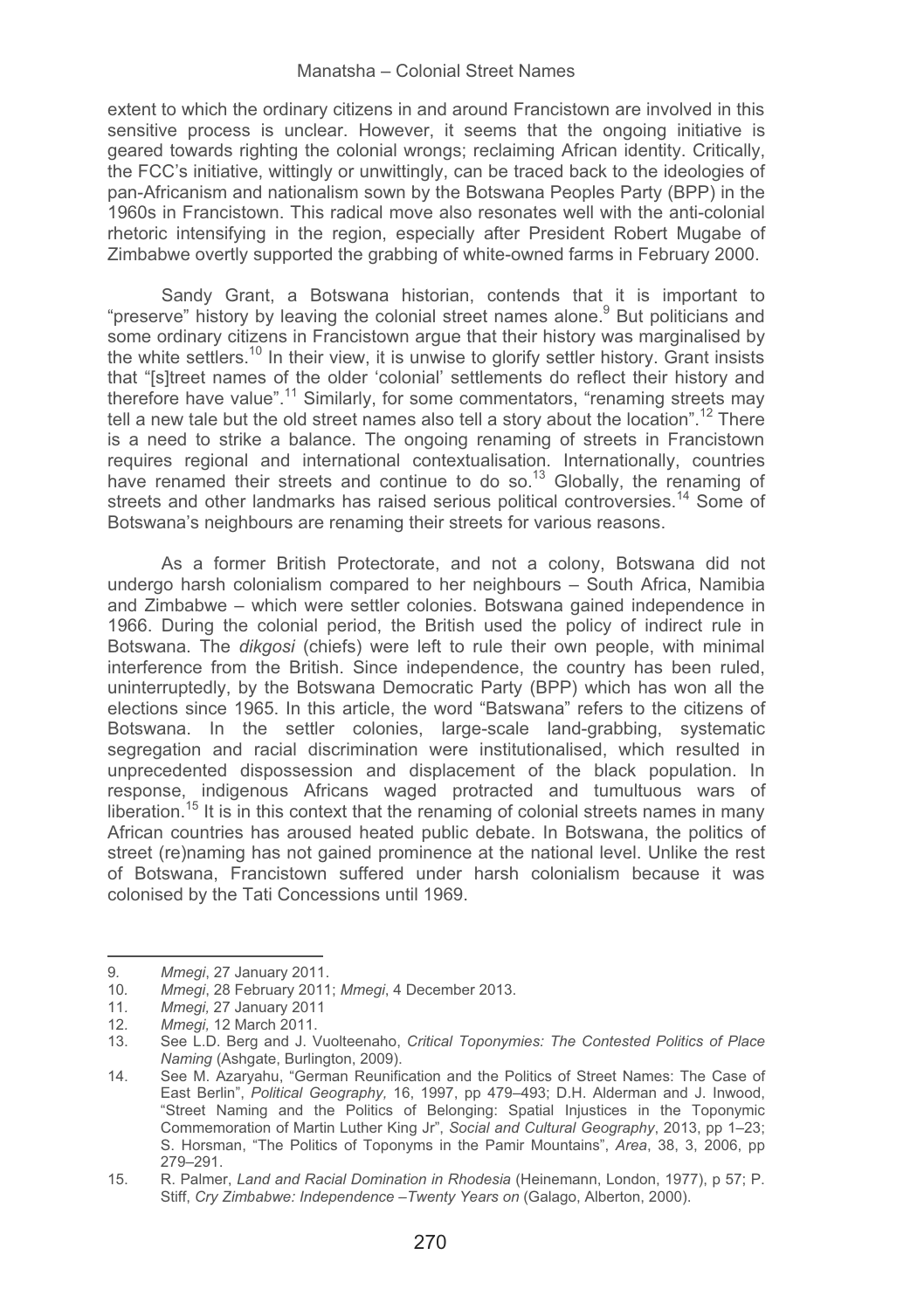In this article an attempt is made to explain and critique the factors which influenced, wittingly or unwittingly, the FCC to pass the motion on street renaming. I situate my discussion within a historical and political context. I am inspired by a myriad of scholars who have placed the street renaming debate within this framework.16 I also utilise Christian John Makgala's observation that history and culture "seem to matter when the general public feels that their heritage is facing danger from global forces."<sup>17</sup> In addition it is explained why history, culture and politics play a key role in the Francistown street renaming initiative and the ensuing debates. I also reveal how the "significance attached to a particular event in the past changes in relation to the politics of the present".<sup>18</sup> For instance, in the past the (re)naming of streets was hardly a public discourse in Botswana. The "lively" politics of street (re)naming in South Africa since 1994 has also influenced the debate in Francistown. Overall, I argue that the FCC exercise, flawed as it is, is geared towards righting colonial wrongs.

# **The Botswana government policy and the naming of streets**

Botswana has no clear policy document guiding the (re)naming of streets. It is only now (2014) that the government has instituted a task force to compile a clear policy document, a systematic guide to the (re)naming of streets and roads in Botswana.19 Curiously, ordinary Batswana, and even politicians, argue that streets/roads cannot be named after people while they are still alive.<sup>20</sup> A closer look at the street names in Botswana would suggest that this applies to citizens only. For instance, the major streets in Botswana's towns and cities have been named after foreign presidents (some of whom are still alive). It is the responsibility of the relevant district, town and city councils to name any street in its jurisdiction (in consultation with the local communities). $^{21}$  The consultation to suggest names can take place through the village development committees, the *kgotla* (village gathering meetings) and any other forum. The names are then forwarded to the full council for vetting and approval. If the full council is satisfied, the names are forwarded to the Ministry of Local Government for final approval. Once approved, the relevant ministry and departments reproduce land-use maps showing the newly added street and place names. For physical and development planners, the names are simply for identification purposes.<sup>22</sup> But for the communities, the (re)naming should have innate value or significance  $^{23}$ 

<sup>16.</sup> See R. Rose-Redwood, "From Number to Name: Symbolic Capital, Places of Memory and the Politics of Street Renaming in New York City", *Social and Cultural Geography*, 9, 4, 2008, pp 431–452; Alderman and Inwood "Street Naming and the Politics of Belonging", pp 1–23; Azaryahu, "German Reunification and the Politics of Street Names", pp 479–493.

<sup>17.</sup> C.J. Makgala, "The Historical and Politico-cultural Significance of Botswana's Pula Currency", *Pula: Botswana Journal of African Studies*, 22, 2008, p 53.

<sup>18.</sup> P. Davidson, "Museums and the Reshaping of Memory", in S. Nuttall and C. Coetzee, *Negotiating the Past: The Making of Memory in South Africa* (Oxford University Press, Oxford, 2002), p 160.

<sup>19.</sup> Government of Botswana, *National Guidelines on Naming of Roads, Streets and Public Facilities* (Ministry of Local Government and Rural Development, Gaborone, 2014) a working document.

<sup>20.</sup> See T. Tlou, N. Parsons and W. Henderson, *Seretse Khama 1921*–*80* (Macmillan, Gaborone, 1995), pp 174 and 245.

<sup>21.</sup> Republic of Botswana, *The Local Government Act of 2012* (The Government Printer, Gaborone, 2012).

<sup>22.</sup> Interview conducted by the author with a physical planner employed by Gaborone City Council, 12 June 2014.

<sup>23.</sup> See, for instance, *Mmegi*, 28 February 2011.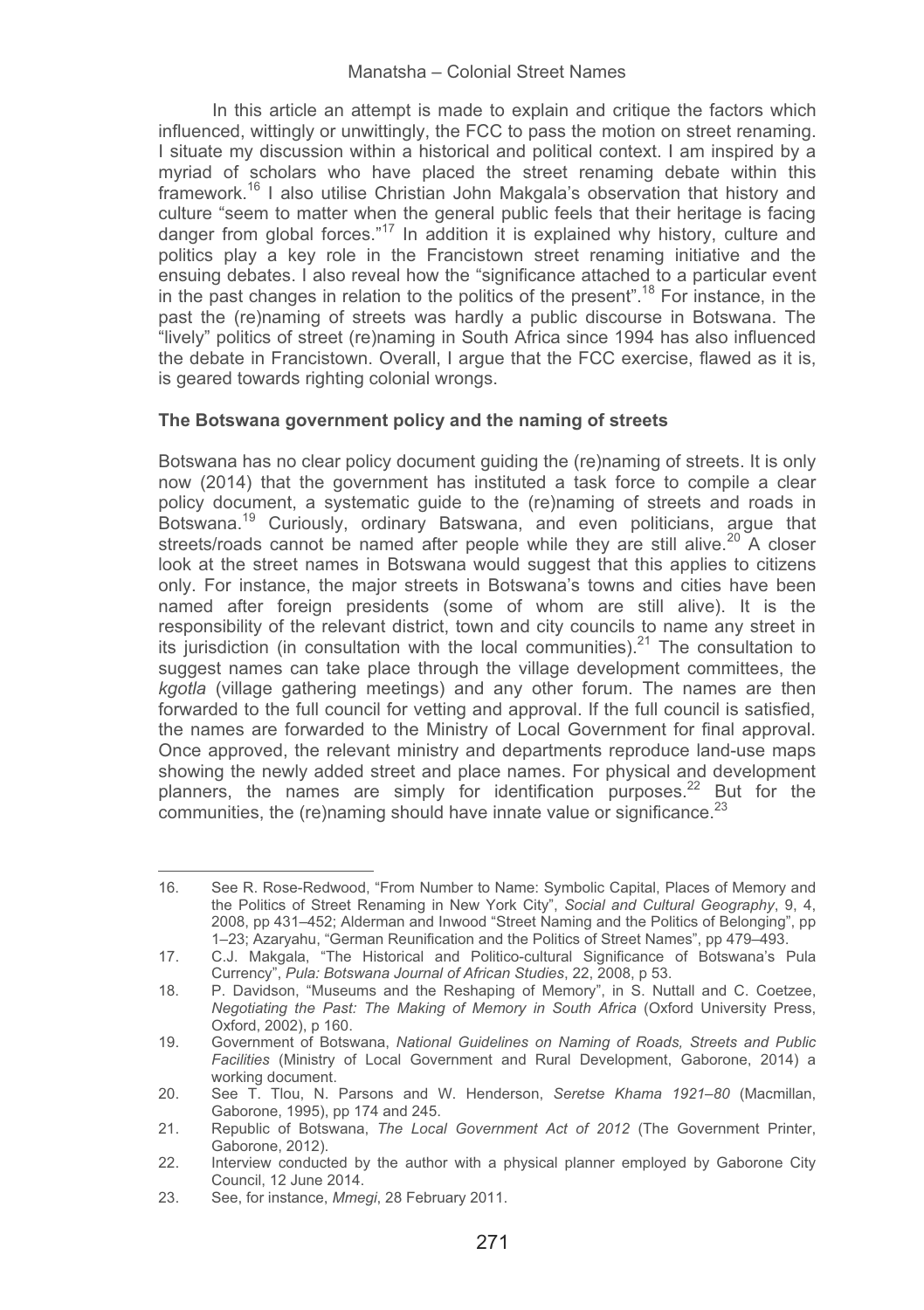### **The renaming of streets: A global perspective**

In this section a discussion, albeit brief, is provided on street (re)naming from a global perspective. This assists in situating the Francistown debate within a global discourse. Scholars from various disciplines and regions have closely followed the street (re)naming campaigns and made valuable contributions. In most of the ensuing studies, the politics of street (re)naming occupies the centre stage.  $24$ These studies also show that streets, places and physical landmarks have been renamed following the change of governments, political and social revolutions.<sup>25</sup> No wonder Maoz Azaryahu, a guru who has written extensively on street (re)naming, contends that "renaming streets features prominently in revolutionary changes of political regime".<sup>26</sup> Since the renaming often follows revolutions, Azaryahu symbolically calls this process "a ritual of revolution'' and notes that "the renaming of the past is also an effective demonstration of the reshaping of political power structures".27 Some scholars have extended the toponym debate to the (re)naming of mountains. For instance, Stuart Horsman argues, like Azaryahu and others, that the political elite manipulate the landscape "in order to promote their own ideological and political objectives".<sup>28</sup> He uses the Tsarist, Soviet and post-Soviet Pamiri toponyms to show the intimate "relationship between landscape and ideology".<sup>29</sup>

Colonialism played a major role in "erasing" the identities of the conquered and colonised communities in many ways. For example, the colonisers got rid of the indigenous or local names of many places and streets. They replaced these with names that represented their (the colonisers') identities, culture and ideologies. Derek Alderman and Joshua Inwood cogently explain this phenomenon when they submit that "explorers and mapmakers not only projected their Western values into the landscape but also excluded and devalued the naming systems of original inhabitants, in effect writing off native knowledge".<sup>30</sup> When the colonialists were defeated, the indigenous or local names were restored. Moreover, the symbols of colonialism and oppression, such as statues and monuments, were destroyed. This is not a new phenomenon. It happened, for example, after the collapse of the Roman Empire and the end of colonialism elsewhere. In Africa, for instance, Africans renamed their countries, cities, streets and destroyed many of the symbols of colonial oppression.<sup>31</sup>

<sup>24.</sup> A. Koopman, "The Names and the Naming of Durban", *Natalia,* 34, 2004, pp 70–87; R. Rose-Redwood, "From Number to Name", pp 431–452; Alderman and Inwood, "Street Naming and the Politics of Belonging", pp 1–23; Azaryahu, "German Reunification and the Politics of Street Names", pp 479–493.

<sup>25.</sup> See S. Horsman, "The Politics of Toponyms in the Pamir Mountains", *Area*, 38, 3, 2006, pp 279–291; A. Koopman, 'The Post-Colonial Identity of Durban", *Names and Identities, Oslo Studies in Language*, 4, 2, 2012, pp 133–159; Koopman, "The Names and the Naming of Durban", pp 70–87; M. Azaryahu, "Hebrew, Arabic, English: The Politics of Multilingual Street Signs in Israeli Cities", *Social and Cultural Geography*, 13, 5, 2012 , pp 461–79.

<sup>26.</sup> Azaryahu, "German Reunification and the Politics of Street Names", p 479.

<sup>27.</sup> Azaryahu, "German Reunification and the Politics of Street Names", p 479.<br>28. Horsman "The Politics of Toponyms in the Pamir Mountains" p 279.

<sup>28.</sup> Horsman, "The Politics of Toponyms in the Pamir Mountains", p 279.<br>29. Horsman, "The Politics of Toponyms in the Pamir Mountains", p 279.

<sup>29.</sup> Horsman, "The Politics of Toponyms in the Pamir Mountains", p 279.<br>30. Alderman and Inwood "Street Naming and the Politics of Belonging".

<sup>30.</sup> Alderman and Inwood "Street Naming and the Politics of Belonging", pp 4–5.

<sup>31.</sup> S. Guyot and C. Seethal, ""Identity of Place, Places of Identities: Change of Place Names in Post-Apartheid South Africa", *South African Geographical Journal*, 89, 1, 2007, pp 55– 63; *The Guardian*, 9 August 2013.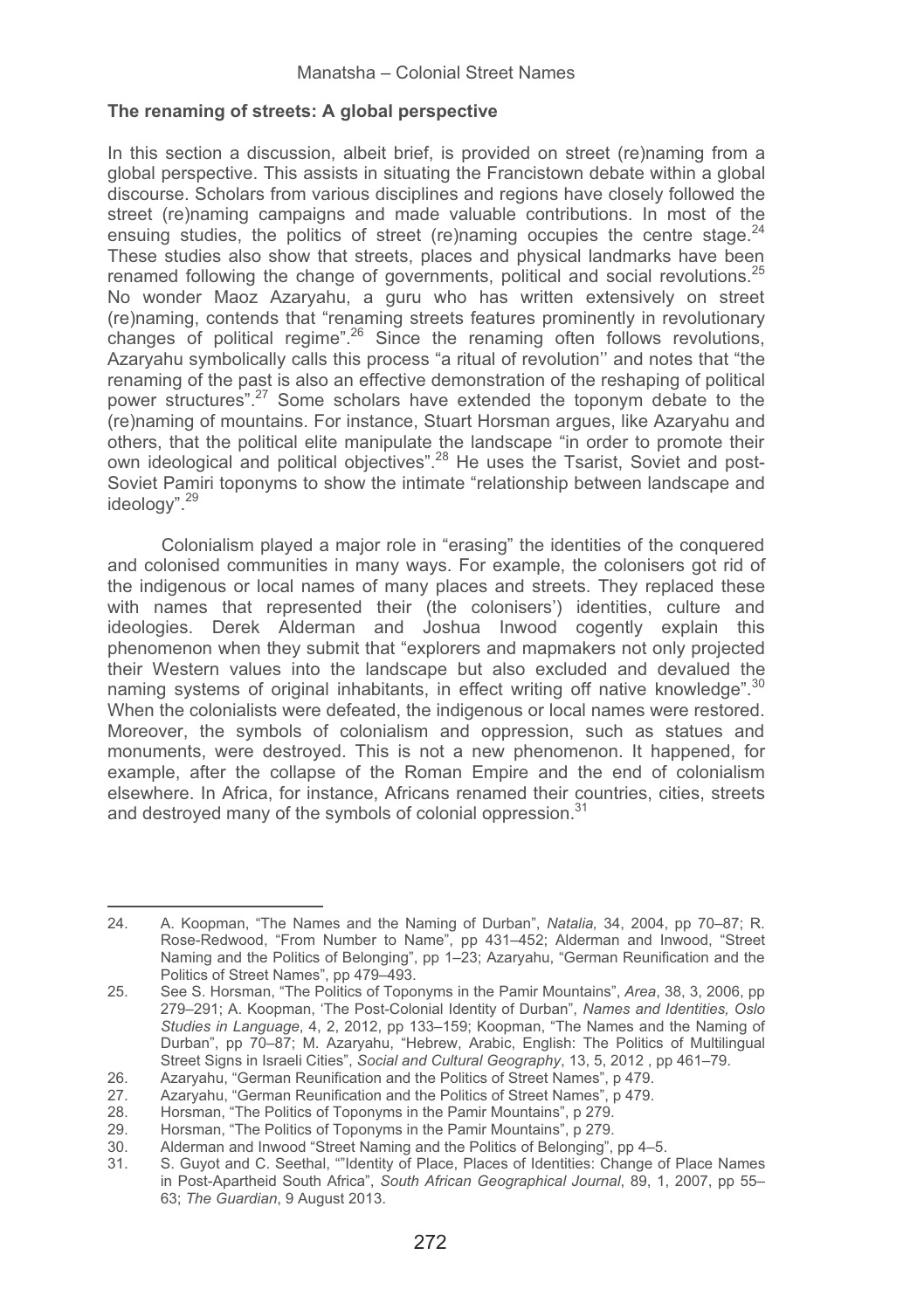Raento and Watson, like Azaryahu, contend that "naming and renaming are strategies of power".<sup>32</sup> Little wonder then that Azaryahu repeatedly argues that political factors play a major role when the decisions to (re)name streets and  $\frac{1}{2}$  important landmarks are taken.<sup>33</sup> In a corpus of intellectually stimulating articles, Azaryahu unravels the "politics of power dynamics" in the (re)naming of streets. Extensively appreciating the contributions made by his colleagues, he contends that "the critical approach to the study of street names draws attention to the power relations and ideological considerations underlying street naming as a potentially contested spatial practice".34 Furthermore, in his 1996 widely cited article, "The Power of Commemorative Street Names", Azaryahu claims that the French Revolution was a major political development which "set an example for the use of streets and squares for the purpose of political representation".<sup>35</sup> He repeats the same argument in 1997 when he states that following the French Revolution, renaming of streets has "become a common feature of major changes in political regime and raptures in political history".<sup>36</sup> This article relates Azaryahu's observation to the Francistown debate.

In his article, "German Reunification and the Politics of Street Renaming: The Case of East Berlin", Azaryahu brings in "ideological considerations"<sup>37</sup> as a key factor. East and West Germany represented sharply contrasting ideologies until 1989 when the Cold War ended. It thus follows that the street and place names in each territory represented the ideologies held by the political elite who controlled and administered that area. Similarly, Horsman brings in ideological considerations when discussing the politics of toponym in the Pamir Mountains under the Tsarist, Soviet and post-Soviet regimes.<sup>38</sup> More often than not. as Alderman and Inwood posit, "the political elites and public within countries use the toponymic process – particularly commemorative street-naming – to erase signs of earlier political and ideological regimes and to advance new notions of national identity and memory".<sup>39</sup> It happened and is happening throughout the world and southern Africa is no exception as Koopman, Guyot and Seethal show in the case of South Africa.40 *The Guardian* has documented the same process in Namibia in recent years.<sup>41</sup> In the view of many African leaders, the renaming of streets and places is to "further restitution of culture and land recognition for tribal people of … Africa".<sup>42</sup>

In the United States of America (USA), Derek Alderman argues that it has become common to name public schools after Martin Luther King Jnr. This is because King's ideological and political beliefs inspire many around the world. Alderman calls this growing trend a "movement" of some sort. He elaborates that school names can be "cultural arenas for debating student and community

<sup>-</sup>------32. Quoted in Azaryahu, "Hebrew, Arabic, English", p 475.

<sup>33.</sup> Azaryahu, "German Reunification and the Politics of Street Names", pp 479–493.<br>34. Azaryahu, "Hebrew Arabic, English", pp 461–462.

<sup>34.</sup> Azaryahu, "Hebrew, Arabic, English", pp 461–462.

<sup>35</sup>.- M. Azaryahu, "The Power of Commemorative Street Names", *Environment and Planning: Society and Space*, 14, 1996, p 313.

<sup>36.</sup> Azaryahu, "German Reunification and the Politics of Street Names", p 481.<br>37 Azaryahu. "German Reunification and the Politics of Street Renaming", pp 4

<sup>37.</sup> Azaryahu, "German Reunification and the Politics of Street Renaming", pp 479–493.<br>38. Horsman "The Politics of Toponyms in the Pamir Mountains", pp 279–291.

<sup>38.</sup> Horsman, "The Politics of Toponyms in the Pamir Mountains", pp 279–291.<br>39. Alderman and Inwood. "Street Naming and the Politics of Belonging", p.2.

<sup>39.</sup> Alderman and Inwood, "Street Naming and the Politics of Belonging", p 2.<br>40. Koopman, "The Post-Colonial Identity of Durban", pp. 133–159; Koopman

<sup>40.</sup> Koopman, "The Post-Colonial Identity of Durban", pp 133–159; Koopman, "The Names and the Naming of Durban", pp 70–87; Guyot and Seethal, "Identity of Place, Places of Identities", pp 55-63.

<sup>41</sup>*. The Guardian*, 9 August 2013.

<sup>42</sup>*. The Guardian*, 9 August 2013.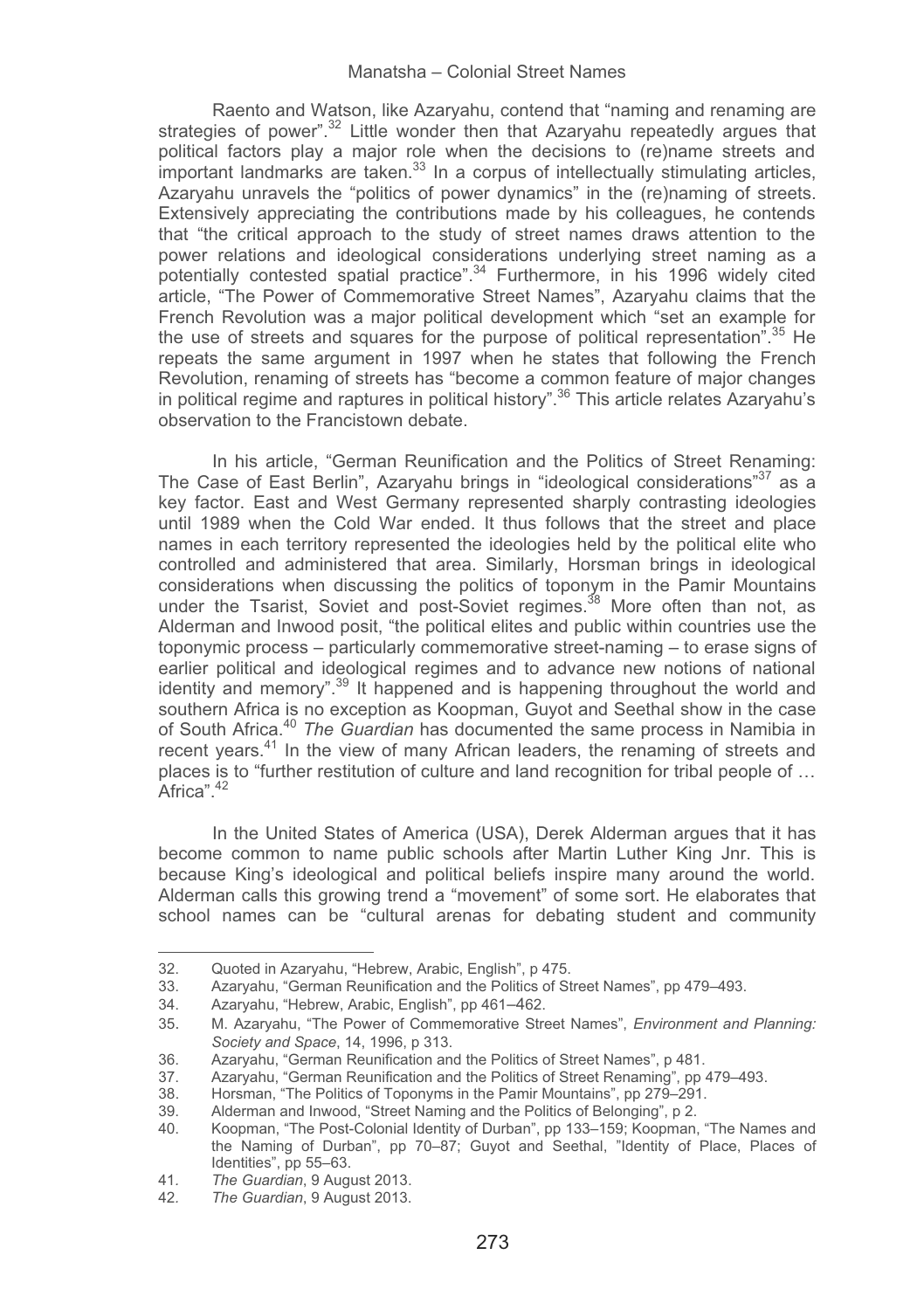identity", and further notes that "naming schools for King is part of a larger refashioning of the urban cultural landscape as racial and ethnic groups increasingly seek public recognition of their historical achievements".<sup>43</sup> In 2013, Alderman teamed up with Inwood and revisited the commemorative use of King's name. They approach this from a social justice perspective. They argue that King's name, as used commemoratively, helps the student community and many Americans to appreciate the role King played as a civil rights activist fighting against discrimination. Like many others, Alderman and Inwood argue that the conflicts over place and street names symbolise the dynamics of social and cultural power relations: "Because of the cultural power of naming, social actors and groups place great value on controlling the messages communicated on and through the place name landscape."44

# **The renaming of streets: The Botswana perspective**

The discourse of the (re)naming of streets in Botswana is lukewarm, dull and localised. For instance, the Francistown debate is largely localised within Francistown and the FCC premises. Similarly, in June 2005, the then mayor of Gaborone (the capital city of Botswana), Nelson Ramaotwana, urged the members of the Gaborone City Council (GCC) to influence the renaming of the streets that had previously be named after dictators such as Mobutu Sese Seko (the dictator who ruled Zaire – the Democratic Republic of Congo – from 1965 to 1997). His motion became "confined" to the GCC premises. It had little impact outside the GCC gates. Street names in Gaborone are not as contentious (historically and politically) when compared to those in Francistown as shown below.

Ramaotwana, then a Law student at the University of Botswana (UB), wanted these names to be replaced with "Botswana heroes and heroines who dedicated their energy to democratise Botswana, develop the economy, empower Batswana politically, culturally, socially, economically and otherwise".<sup>45</sup> Ramaotwana, well-known for his leftist politics, played patriotism by arguing that street names such as Mobuto<sup>46</sup> Drive are meaningless.<sup>47</sup> It appears that Ramaotwana was unaware that Mobutu was honoured by Sir Seretse Khama (the first president of Botswana, from 1966 until 1980) and his cabinet when he (Mobutu) and certain African presidents like Kenneth Kaunda of Zambia and Sir Dawda Kairaba Jawara of The Gambia, attended Botswana's tenth anniversary of independence on 30 September 1976. $^{48}$  The debate Ramaotwana had hoped to spark in Gaborone and at national level simply died a natural death. This is because in Botswana's towns, except in Francistown, the major streets/roads have for the most part been named in honour of African freedom fighters/liberation heroes who later became statesmen. In South Africa, Zimbabwe and Namibia, before the radical renaming initiatives, street names glorified colonialism and marginalised Africans. It is in this context that in Botswana, there is no urgency to rename streets.

<sup>43.</sup> D.H. Alderman, "School Names as Cultural Arenas: The Naming of US Public Schools after Martin Luther King, Jr", *Urban Geography*, 23, 7, 2002, p 601.

<sup>44.</sup> Alderman and Inwood, "Street Naming and the Politics of Belonging", p 1.<br>45. Botswana Daily News. 13 June 2005.

<sup>45</sup>*. Botswana Daily News*, 13 June 2005.

<sup>46.</sup> The correct spelling is Mobutu not Mobuto. It has been like this since 1976.<br>47. Quoted in *Mmeqi*, 10 June 2005.

<sup>47.</sup> Quoted in *Mmegi*, 10 June 2005.

<sup>48.</sup> Tlou, Parsons and Henderson, *Seretse Khama*, pp 336–337.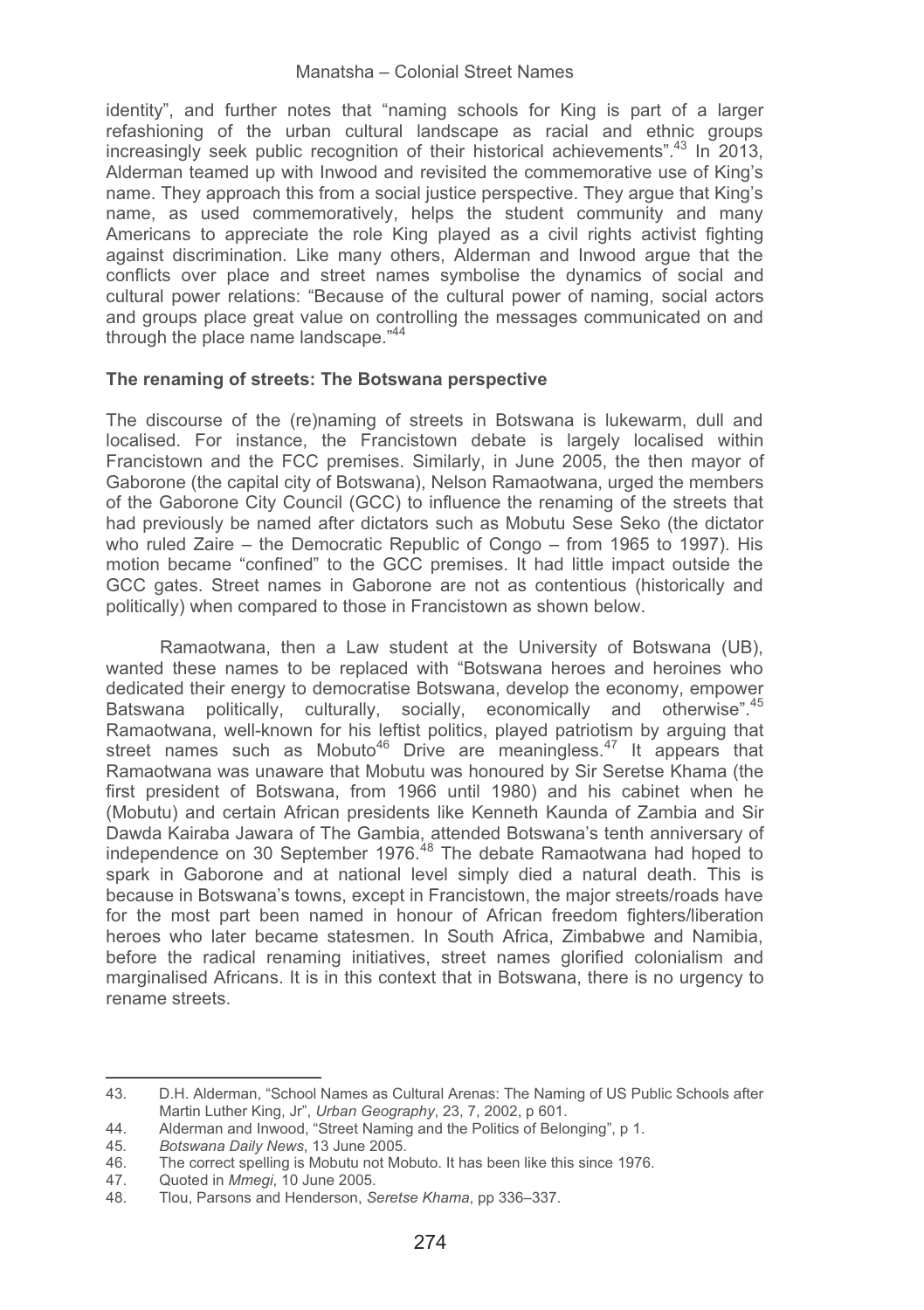In Gaborone, we find major streets named after Samora Machel, Haile Selassie, Nelson Mandela, Julius Nyerere, Sir Dawda Kairaba Jawara, Kwame Nkrumah and Kenneth Kaunda. Importantly, Gaborone city is named after Kgosi (chief) Gaborone of the BaTlokwa, who arrived in the area in the mid-1880s from South Africa. Kgosi Gaborone had called his village Moshaweng. In the 1890s, Moshaweng was occupied by Cecil John Rhodes and his British South Africa Company (BSAC) following an agreement with the BaKwena *kgosi* since the land belonged to him. In 1895, Joseph Chamberlain, the British secretary of state for the colonies, brokered a deal with the three Batswana *dikgosi* (Khama III of the BaNgwato, Bathoen I of the BaNgwaketse and Sebele I of the BaKwena) to grant Rhodes the land – during their historic visit to England in 1895. They had gone there to protest against the "plan" by the British to "hand over" their country to the BSAC. Rhodes had wanted the land for his railway project (to fulfil his Cape to Cairo dream).49 The railway line reached Francistown in 1897, the same year the town was "founded". Rhodes had encouraged the influx of white settlers into Moshaweng. The settlers called it Gaberones – Gaborone's village. Gaborone city is nicknamed GC, which originates from "government camp", the name given to the colonial government headquarters.<sup>50</sup>

# **A discourse of street renaming: A summary**

This article argues that street renaming often follows revolutions of some kind. Experience shows that the renaming of streets usually results in the contestation over names – bringing in the "power dynamics" element. Kadmon figuratively calls this "toponymic warfare".<sup>51</sup> Koopman, for instance, shows "toponymic warfare" in the case of Durban, South Africa. He argues that the coming to power of the African National Congress (ANC) in 1994 heralded a major political revolution. The ANC spearheaded the radical renaming of streets throughout South Africa. But the process has been engulfed by political controversy and conflict from a number of quarters.<sup>52</sup> In a 2012 article, to add to the debate, Azaryahu examines the multilingual nature of street names in cities in Israel. He sees language as a powerful weapon in the politics of street naming. The use of Hebrew, English or Arabic in street names in Israeli cities has ideological and political significance since "naming streets is an expression of power and authority".<sup>53</sup>

The process of renaming places and streets will remain an ongoing exercise as long as there are social and political "revolutions". The political elite and the public alike view renaming as righting the historical and colonial injustices; restoring dignity and culture; and promoting nationalism and nationhood. Using the South African case, Guyot and Seethal, and also Koopman, support these views.<sup>54</sup> Alderman and Inwood agree when they state that in the global context, "challenging historically entrenched patterns of racial segregation and marginalization is exactly the purpose of many street naming campaigns" <sup>55</sup>

<sup>49.</sup> M. Kebifetswe, "The Settlement History of Gaborone City, 1965–1990", BA thesis, University of Botswana, p 1.

<sup>50.</sup> P. Fawcus and A. Tilbury, *Botswana: The Road to Independence* (Pula Press and The Botswana Society, Gaborone, 2000), p 34.

<sup>51.</sup> Kadmon quoted in Alderman and Inwood, "Street Naming and the Politics of Belonging", p 5.

<sup>52.</sup> Koopman, "The Post-Colonial Identity of Durban", pp 133-159.<br>53. Azaryahu, "Hebrew, Arabic, English", p 461.

<sup>53.</sup> Azaryahu, "Hebrew, Arabic, English", p 461.<br>54 Guvot and Seethal. ""Identity of Place. Pla

<sup>54.</sup> Guyot and Seethal, ""Identity of Place, Places of Identities", pp 55–63; Koopman, "The Post-Colonial Identity of Durban", pp 133–159.

<sup>55.</sup> Alderman and Inwood, "Street Naming and the Politics of Belonging", pp 1–23.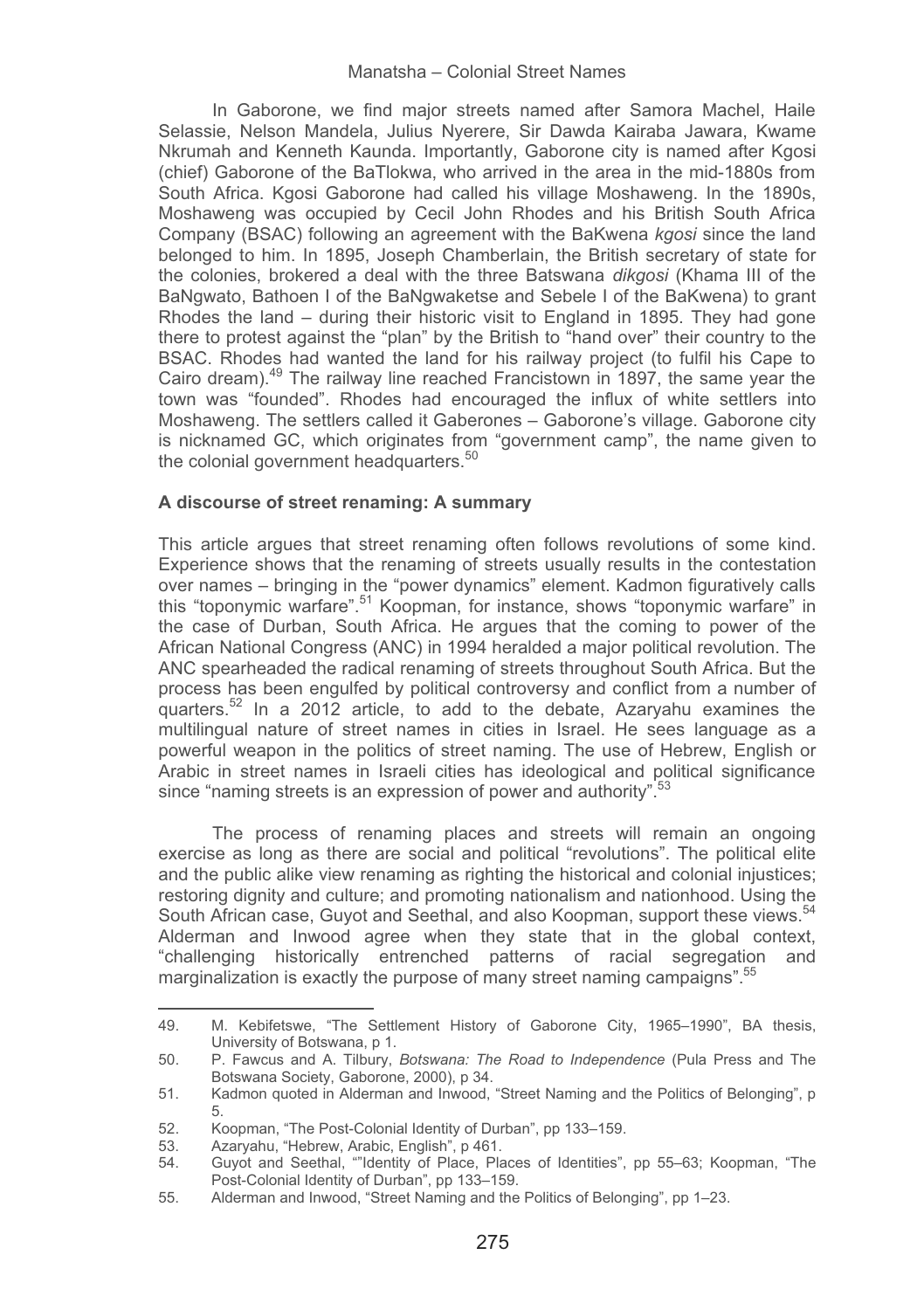### **Francistown in the context of Botswana**

In this section of the article, a discussion is provided on the factors which make Francistown a good case study in street renaming. Francistown has a unique history in the context of Botswana. This is because it has experienced subjugation, racial discrimination, segregation, oppression and dispossession. The city is located about 90 kilometres from the international border with Zimbabwe. It was founded in 1897 by Daniel Francis, an Englishman who came to Botswana to prospect for gold. He later became the first director of the Tati Concessions – hence the name "Francis' town". It is the only town in Botswana with a name glorifying colonialism. The name evokes a happy colonial past for the white settlers, who pushed Africans to the fringes.<sup>56</sup>

Francistown is probably the only town in Botswana that boasts a plethora of informal nicknames such as "Ghetto", "F-Town", "Taffa", "Toropo", "S'thalala", "Town", "Capital of the North" and "Hub to the North".57 During the colonial era, the NED and Francistown resembled a colony within a protectorate. Thus, until 1969, the Tati Concessions was in total control of Francistown. The NED and Francistown's colonial experience has been compared to the settler colonies of South Africa and Southern Rhodesia.<sup>58</sup> With regard to street names, Francistown differs from Gaborone. Unlike Gaborone, its main streets are named after former colonisers and white settlers, who used chicanery and force to grab the land and mineral resources belonging to indigenous Africans. Some of Francistown's contested streets are Blue Jacket Street, Haskins Street, Baines Avenue, Francis Avenue, Francis Driveway, Moffat Street, Guy Street and Feitelberg Street.

Some BaKalanga, the dominant group in the area, have lived in today's Francistown and its neighbourhood for centuries. They called their village Nyangabgwe.59 According to Kalanga folklore, the name Nyangabgwe comes from a saying: "*Nda-nyanga-bgwe nditi e vumba*" (a Kalanga hunter is said to have approached a hill by tiptoeing, thinking that it was a wild beast/buffalo). In the 1860s, a German explorer, Carl Mauch, visited the area and rediscovered the ancient goldmining shafts.<sup>60</sup> These were worked by the BaKalanga.<sup>61</sup> Francistown's only hospital is named Nyangabgwe. There is Nyangabgwe Primary School too. In 2008, the then mayor of Francistown, Peter Ngoma, argued that the name Francistown should be dropped and replaced with Nyangabgwe. He was quoted as saying: "I still argue that [Daniel] Francis found this area called Nyangabgwe and should not have changed it anyway. I would be very happy if the name could be retained at some stage".<sup>62</sup> Francistown was the first place in southern Africa where gold was rediscovered by Europeans in the 1860s. It experienced the first "gold rush" before the Kimberley diamond rush (which began in 1867) and the Witwatersrand gold rush (1886). The BaKalanga had mined and traded gold with the Shona in Zimbabwe and the Portuguese at the coast of

---------------------------

-----------------------

<sup>-</sup>--------56*. Mmegi*, 2 March 2011.

<sup>57</sup>*. Mmegi*, 5 December 2008; *Mmegi*, 15 February 2010; *The Voice*, 22 June 2013.

<sup>58.</sup> H.M. Tapela, "The Tati District of Botswana, 1866–1969"*,* PhD thesis, University of Sussex, 1976.

<sup>59.</sup> Hilton-Barber, *The Baronet and the Matabele King*, p 85.

<sup>60.</sup> For a discussion of Carl Mauch's exploration work, see G.C. Mazarire, "Carl Mauch and Some Karanga Chiefs around Great Zimbabwe 1871–1872: Re-Considering the Evidence", *South African Historical Journal*, 65, 3, 2013, pp 337–364.

<sup>61.</sup> Hilton-Barber, *The Baronet and the Matabele King*, pp 14–24.

<sup>62</sup>*. Mmegi*, 5 December 2008.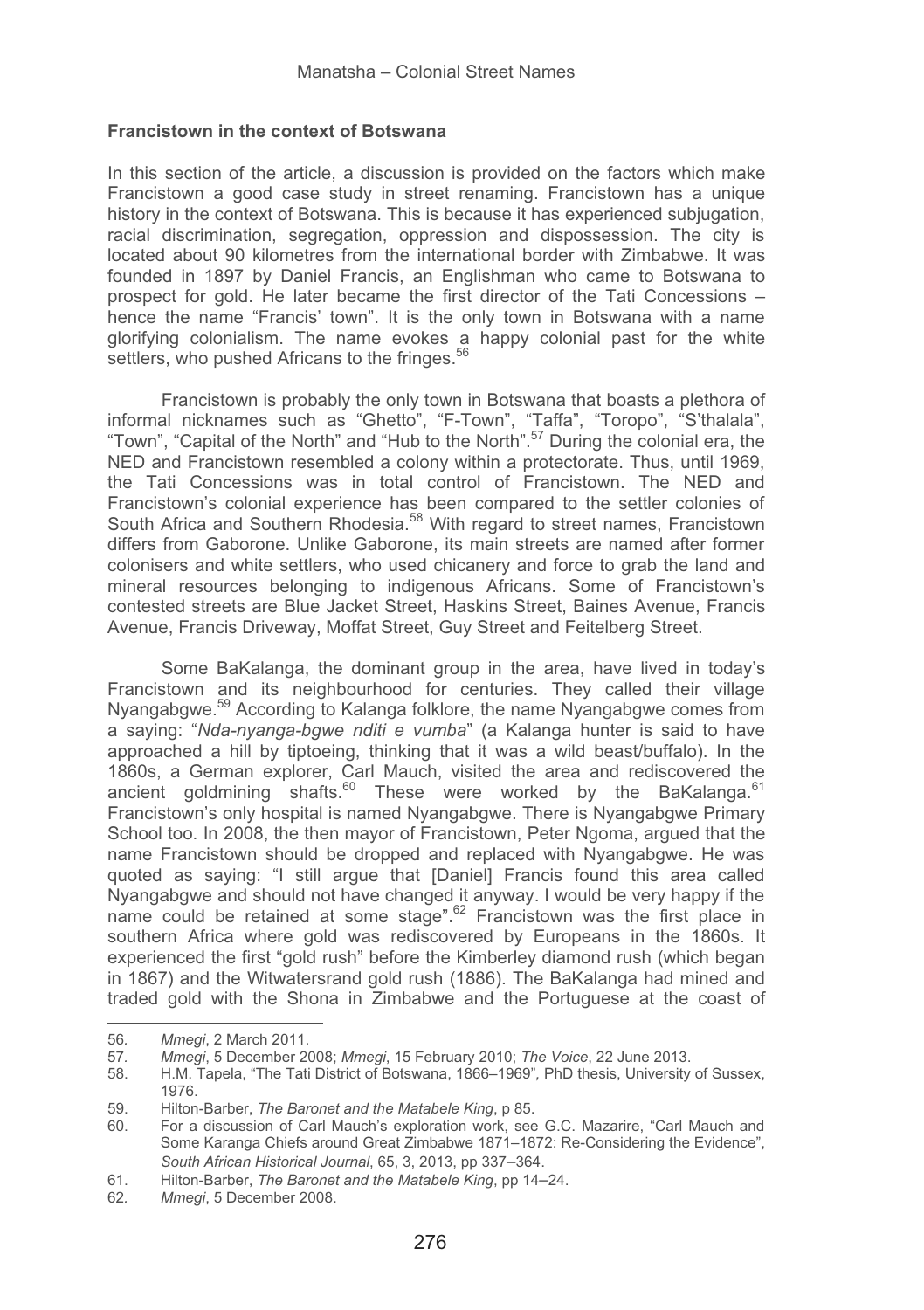Mozambique long before the arrival of Mauch and later his kith and kin such as Francis<sup>63</sup>

Francistown's contribution to the southern African liberation struggle, though it seems forgotten, is critical in understanding the anti-colonial rhetoric in the FCC. In the 1960s, Francistown became a breeding ground for pan-Africanism and nationalist politics as represented by the BPP. The town became a haven and meeting place for the diehard southern African liberation fighters in transit to the north.<sup>64</sup> Interestingly, it was in Francistown that Sir Seretse Khama first landed from exile in the UK on 10 October 1956. He had been exiled by the British government because of his marriage to a British white woman. It was in Francistown that Seretse first addressed Batswana. George Winstanley, a former colonial officer, was tasked with overseeing his arrival. He recalls that Seretse "flew into Francistown from what was then Southern Rhodesia since he would not have been allowed to enter South Africa even if he had wanted to do so".<sup>65</sup> South Africa opposed interracial marriage and Seretse's marriage was seen as a threat to apartheid. Francistown is also unique in that the Tati Company, a former colonial syndicate, is still active in businesses, owning offices and a shopping  $complex<sup>6</sup>$ 

# **Francistown and the North East district: A history of dispossession**

A myriad of studies exist that focus on the land question in the NED.<sup>67</sup> Here I summarise, albeit briefly, the genesis of the land question in this district. The land question primarily forms the basis upon which the motion to rename Francistown's CBD streets is rooted. In postcolonial Africa, land is "an example of historical injustices colliding with demands for contemporary fairness".<sup>68</sup> When Africans rename streets and towns, they do so in the belief that they are also reclaiming their land, identity and dignity.<sup>69</sup> In Francistown and the NED, the struggle against the Tati Concessions began in 1895 when the BaKhurutshe and the BaKalanga returned to their ancestral land after fleeing the Ndebele predations in the 1840s. On their return, they found the company occupying their land.<sup>70</sup> The names of some of the Europeans who grabbed their land and mineral resources are still used as street names. Irked by this, Kays Phitshana, a councillor in the FCC,

<sup>63.</sup> Hilton-Barber, *The Baronet and the Matabele King*, pp 14–24; C. van Waarden, *The Oral History of the BaKalanga of Botswana* (Botswana Society, Gaborone, 1998).

<sup>64.</sup> W.G. Morapedi, "The Dilemmas of Liberation in Southern Africa: The Case of Zimbabwean Liberation Movements and Botswana, 1960–1979", *Journal of Southern African Studies*, 38, 1, 2012, p 76.

<sup>65.</sup> Winstanley, *Under two Flags in Africa*, p75.

<sup>66.</sup> B.T. Manatsha, "Historical and Politico-Cultural Significance of Nswazwi Mall in Francistown", *Botswana Notes and Records*, 44, 2012, pp 70–80.

<sup>67.</sup> B.T. Manatsha, "The Politics of Tachila Nature Reserve in the North East District, Botswana: A Historical Perspective", *South African Historical Journal*, 2014, online version 10.1080/02582473.2014.954600; Hilton-Barber, *The Baronet and the Matabele King*; Tapela, "The Tati District of Botswana"; A.P. Woto, "The Tati District and the Scramble", BA thesis, University of Botswana, 1976; Mogotsi, "Failure to Reclaim Lost Land"; J. Mupindu, "Creation of the Tati Company and Land Alienation: The Case of North East District of Botswana, 1983", BA thesis, University of Botswana, 1983.

<sup>68.</sup> J.L. Gibson, *Overcoming Historical Injustices: Land Reconciliation in South Africa* (Cambridge University Press, Cambridge, 2009), p 135.

<sup>69</sup>*. The Guardian*, 9 August 2013.

Mogotsi, "Failure to Reclaim Lost Land".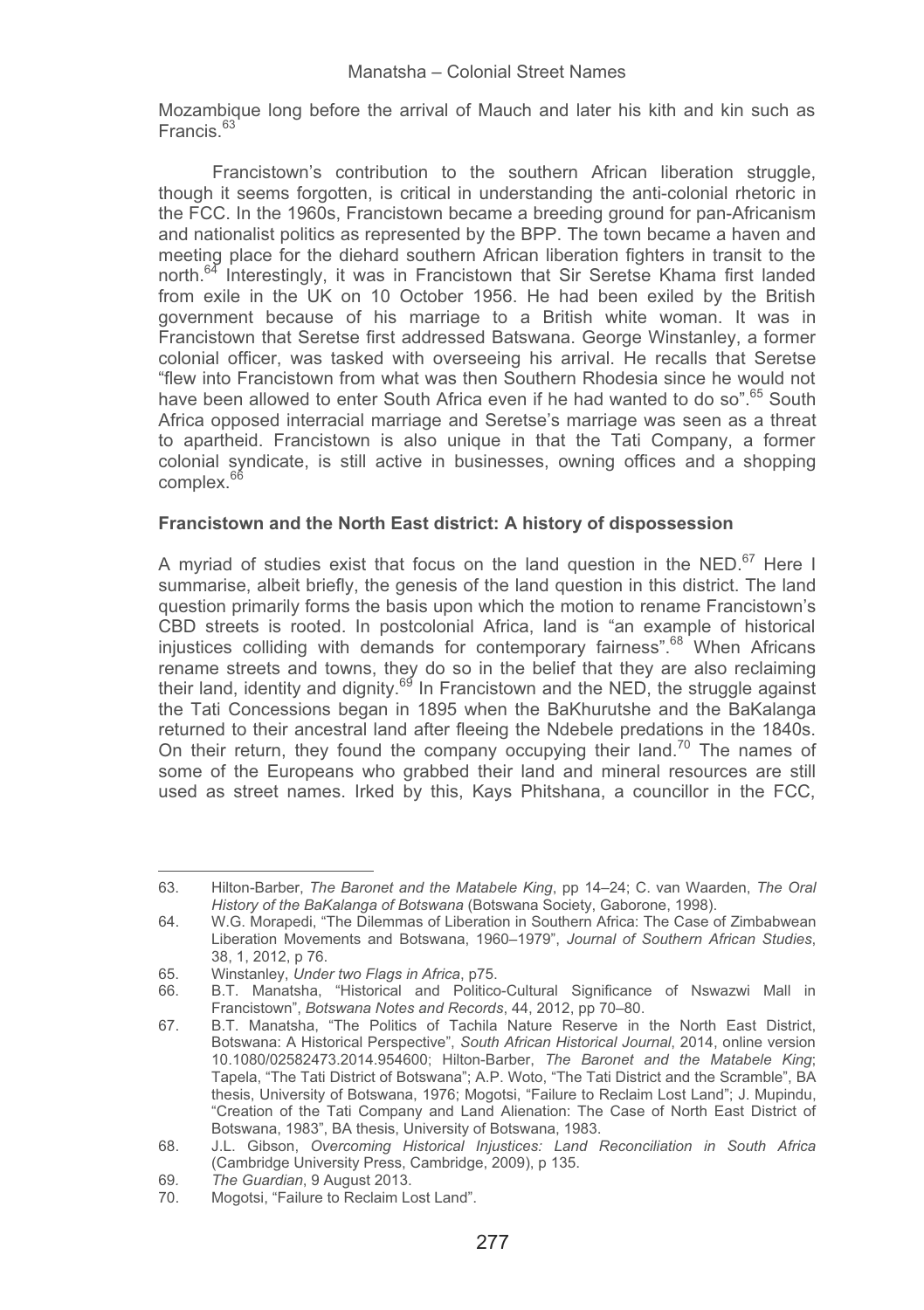remarked that "it would seem as if Francistown originally belonged to Europeans and not Batswana".71

In the 1860s, fortune-seekers, concessionaires, explorers and hunters arrived in the NED – then contested by Khama III and the Ndebele kings. Because of the Ndebele's military might, the Europeans sought concessions from them, sparking incessant controversy throughout the colonial period. Gold was (re)discovered in the area in 1866.72 Shortly thereafter, owing to the high costs of production, the concessionaires left the area for Kimberley, South Africa, where diamonds had been discovered. While they were absent, their concessions either expired or were revoked by King Lobengula of the Ndebele. In 1880, Lobengula awarded a new concession to the Northern Light Company (today's Tati Company). However, Lobengula insisted that he only awarded it the right to mine the gold, and not relinguished the surface rights to the land.<sup>73</sup> His defeat by Rhodes in 1893/94 opened another contentious chapter in the politics of land in this district. In 1895, the BaKhurutshe, led by Kgosi Rauwe, reported the Tati Company to the colonial administration and the British government, but these two authorities most unjustly (but not unexpectedly) sided with the company.

In January 1911, the British government passed Proclamation No. 2 which granted "the Tati Concessions, its successors and assigns … the full, free and undisturbed [rights] as owners of all the land within the Tati District".<sup>74</sup> Absentee landlords used it to hold land for speculative purposes. Curiously, the government admits that the nationalities and whereabouts of some of the absentee landlords are unknown. It is "at pains to explain how certain private individuals [absentee landlords] and companies [e.g. the Tati Company] own … chunk[s] of land in Francistown and the North East [district]".<sup>75</sup> In August 2003, the NED land question was hotly debated in parliament. The Botswana Democratic Party (BDP) legislators opposed a motion tabled by Robert Molefhabangwe, then of the Botswana National Front (BNF), who demanded a radical land reform in this district. He also argued that the Tati Company should compensate the victims of colonial injustices. The BDP vehemently opposed this and argued that such a measure would "scare investors away".<sup>76</sup> In response, Omphitlhetse Maswabi, of the BNF, accused the BDP of "theft and betrayal of the nation by not supporting the motion".<sup>77</sup>It is in this context that the "colonial" street names are seen as symbols of dispossession.

# **Pan-Africanism and nationalist politics in colonial Francistown**

The renaming of colonial streets in Francistown is also, unwittingly, rooted in pan-Africanism and nationalist politics sowed by the BPP in the 1960s and 1970s. The BPP's formation in 1960 shook the colonial administration. In response, some colonial officials "sponsored" the formation of the conservative BDP.78 The BPP was the first serious political party to be formed in Botswana and it had strong base in Francistown, Lobatse and Palapye. It "found in the townships a responsive -----------------------------------------------------------

<sup>71</sup>*. Mmegi*, 28 February 2011.

<sup>72.</sup> Hilton-Barber, *The Baronet and the Matabele King*, pp 14–24.

<sup>73.</sup> I. Schapera, "Native Land Problems in Tati District", *Botswana Notes and Records*, 3, 1971, p 252.

<sup>74.</sup> Tati Concessions Land Act, Proclamation No. 2 of 21*,* January 1911.

<sup>75</sup>*. Mmegi,* 15 January 2007.

<sup>76</sup>*. Botswana Daily News*, 8 August 2003.

<sup>77</sup>*. Mmegi*, 8 August 2003.

<sup>78.</sup> See P. Fawcus and A. Tilbury, *Botswana: The Road to Independence*, pp 122–123.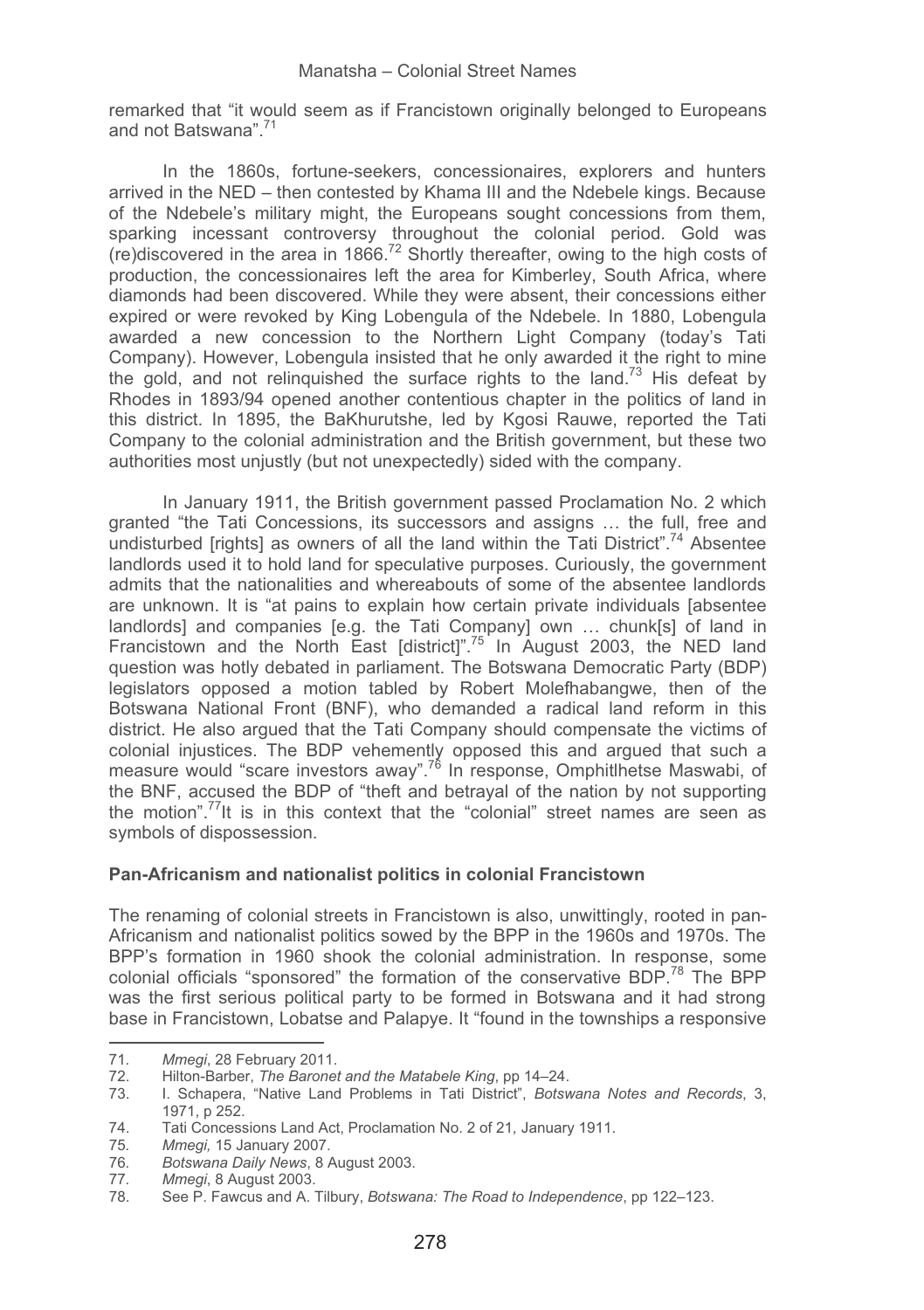audience for [its] message of 'Africa for the Africans".<sup>79</sup> Ironically, the FCC is in control of the BDP. But most of the FCC councillors grew up in that region. They witnessed the ferocious fight the BPP put up against colonialism. These councillors view Philip Matante, a founding member of the BPP, as a hero who deserves special remembrance. Politicians in Francistown and the NED largely subscribe to the then BPP's pan-Africanist philosophy of restoring the African pride and reclaiming the land from the Tati Company and absentee landlords.<sup>80</sup>

The BPP was formed by Motsamai Mpho, who was an active member of the ANC. He was among the 156 people charged with treason in South Africa in the 1956 Treason Trial. After the trial, he was declared a prohibited Immigrant in South Africa and thus deported in 1958. In Botswana he was labelled a "communist" and a "dangerous element" by the colonial officials.81 Due to his role in liberating South Africa, the ANC awarded him the Order of the Companions of Oliver Tambo. $82$  The BPP demanded immediate independence; the Africanisation of the civil service; the abolition of the chieftaincy; and the nationalisation of land, especially in the NED and Francistown. $83$  It had strong links with the ANC. Nyerere, Nkrumah and Ben Bela among others. A pan-Africanist at heart, Mpho maintained contact with the ANC and helped South African freedom fighters to cross into Botswana on their way to the north for military training.<sup>84</sup>

Kgalemang Motsete, an acclaimed educationist who composed Botswana's national anthem, joined the BPP,<sup>85</sup> as did Philip Matante, a World War II veteran who grew up in South Africa, was schooled and later worked there. Matante was "associated" with the Pan Africanist Congress in South Africa. A staunch follower of Nkrumah, he became the leader of a BPP faction after its infamous split in 1962. From 1965 to 1979, the militant Matante was the MP for Francistown. He tabled frequent motions against racial discrimination and the ownership of land by the Tati Company and white settlers in the NED and Francistown. These efforts forced the BDP government to terminate the company's total control over Francistown in 1969. Popularly known as PG ("Pack and Go"), Matante often told the whites to "pack up and go back" to Europe if they were not ready to live on an equal basis with Africans. He liked reminding them of Garvey's often quoted slogan: "Africa for the Africans". <sup>86</sup>

### **Racial discrimination in colonial Francistown**

When debating motions against the ownership of land by the Tati Company, some FCC councillors argued that the white settlers were racist and oppressive. Racism and racial segregation certainly obtained in colonial Francistown. George

<sup>79.</sup> P.T. Mgadla, "The North-East and South-East", in F. Morton and J. Ramsay (eds), *The Birth of Botswana: A History of Bechuanaland Protectorate from 1910 to 1966* (Longman, Botswana, 1987), p 140.

<sup>80.</sup> See, for instance, B.T. Manatsha and K.L. Maharjan, "The Land Question and Colonial Legacy in North-Eastern Botswana", *Journal of International Development and Cooperation*, 16, 2, 2010, pp 129–52.

<sup>81.</sup> E. Wayne, *The Autobiography of Motsamai Mpho* (Lobopo Publishers, Gaborone,1996), p 89.

<sup>82</sup>*. Mmegi*, 7 February 2011.

<sup>83.</sup> Fawcus and Tillbury, *Botswana: The Road to Independence,* p 86.

<sup>84.</sup> Wayne, *The Autobiography of Motsamai Mpho*, p 89.

<sup>85.</sup> Fawcus and Tillbury, *Botswana: The Road to Independence,* p 86. 86. B.G. Bayani, "The Political Career of Philip Parcel Matante, 1948–1979", BA thesis, University of Botswana, 1992, pp 52–56.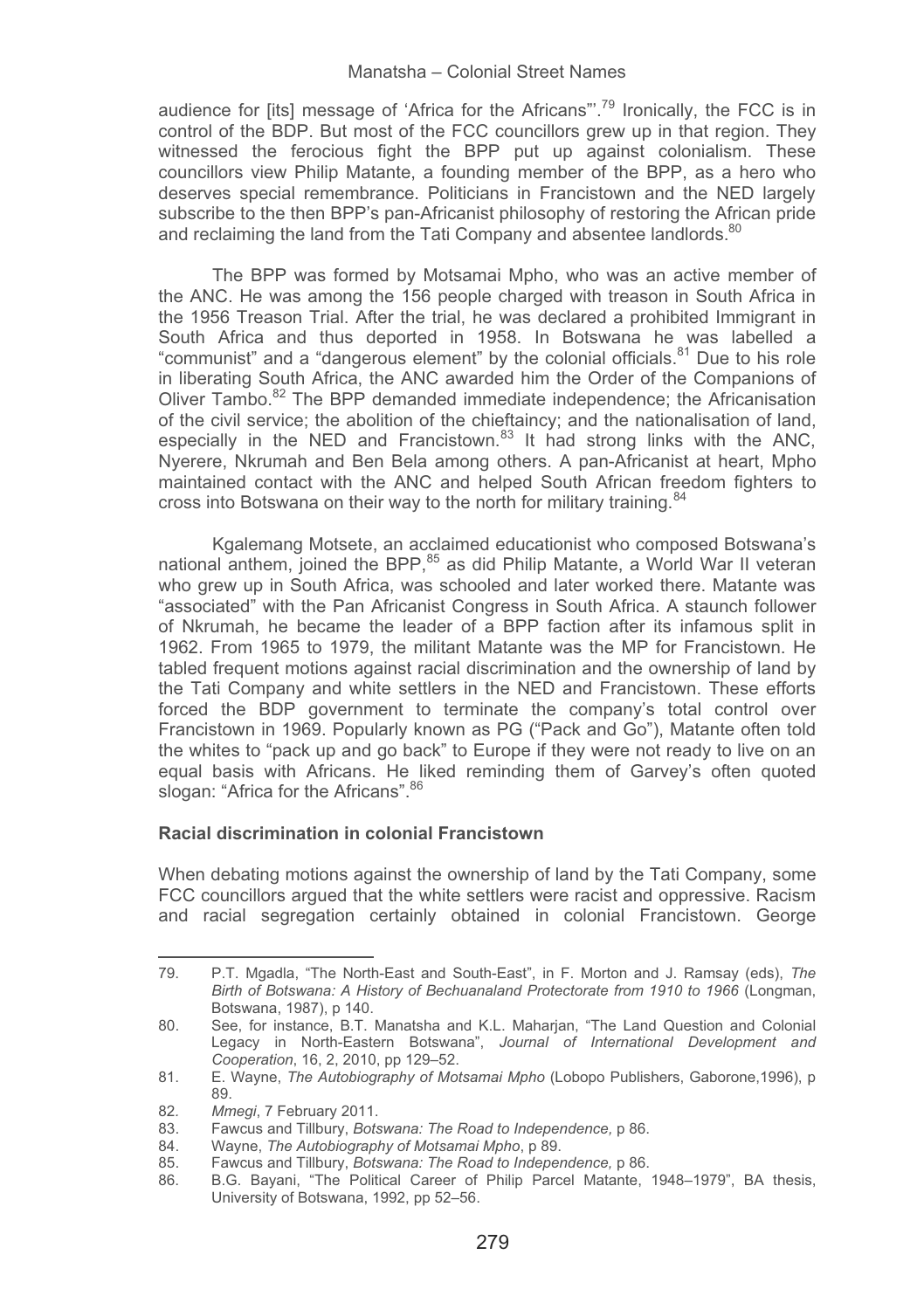Winstanley, a former colonial district officer in Francistown in the 1950s, notes: "Around Francistown there was a farming block consisting of small farms owned by what were called 'Europeans' despite the fact that all of them were either By what were called Europeand deephe and have that all of them were entirefully Rhodesians or South Africans was insignificant to Africans, who were dispossessed and mistreated in their own land. They only knew that the dispossessors were whites, originally from Europe just like Rhodes, Francis or even Winstanley himself. Winstanley narrates incidents of racial discrimination and segregation in Francistown in the 1950s. Upon his arrival in 1954, the district commissioner (DC) drove him around town for acclimatisation. Winstanley writes:

We first passed the Grand Hotel and my host had to drive very slowly because outside a hall that was attached to the main hotel building there was a large crowd of black people. Many were standing on tiptoe. I asked what was happening and was told they were trying to watch the Saturday evening film show which was being screened in the hall – the doors were wide open because it was hot. I asked why they didn't go inside to watch because they could not have heard any sound outside. My host said the film was for whites only … We stopped at the Tati Hotel and went in for a drink. There were quite a few people in the bar – all men, all white  $\ldots$ 

Although at first he was surprised by this, after acclimatising Winstanley made remarks tantamount to racism. For example he writes that his job included presiding over some cases of theft (because he sometime stood-in for the DC). He explains:

Some of the cases were very tedious especially those involving the theft of small stock-usually goats ... The courtroom was usually very hot and stuffy. The witnesses who had often come in from outlying villages had invariably brought many flies with them and pungent aromas. I would sit there suffering in coat and tie – essential elements of British dignity – brushing the flies away and patiently trying to unravel the squabble before  $me<sup>8</sup>$ 

On 11 November 1965, Ian Smith, the prime minister of Southern Rhodesia, in defiance of the British government and the international community, announced a Unilateral Declaration of Independence, sparking domestic and international outcry. Interestingly, the whites in Francistown "applauded this move and regarded it as a plucky show of defiance by Rhodesians of left-wing politicians in the UK".<sup>90</sup> The whites in Bechuanaland and Francistown had earlier campaigned for the incorporation of the Protectorate into Southern Rhodesia.<sup>91</sup> Racial relations in Francistown remained corrosive throughout the colonial period, and even for a few years after independence. For instance, the former president of Botswana, Sir Ketumile Masire, explains that during the war of liberation in Zimbabwe, there was a serious racial problem in Francistown:

During the war in Rhodesia, tensions were high in Francistown. I went there and had the DC announce a meeting for everyone in the town hall. I spoke in English, and Mr Richard Mannathoko, the permanent secretary of local government and lands, translated it into Setswana. I made the point of addressing the Francistown community as a whole, not just the whites, although they were clearly the problem at the time. I talked in the strongest possible terms about the importance of being a

--------

------------------------------------------

<sup>-</sup>--------87. Winstanley, *Under two Flags in Africa*, p 20.

<sup>88.</sup> Winstanley, *Under two Flags in Africa*, p 19.

<sup>89.</sup> Winstanley, *Under two Flags in Africa*, p 24.

<sup>90.</sup> Winstanley, *Under two Flags in Africa*, p 234.

<sup>91.</sup> Fawcus and Tillbury, *Botswana: The Road to Independence,* p 31.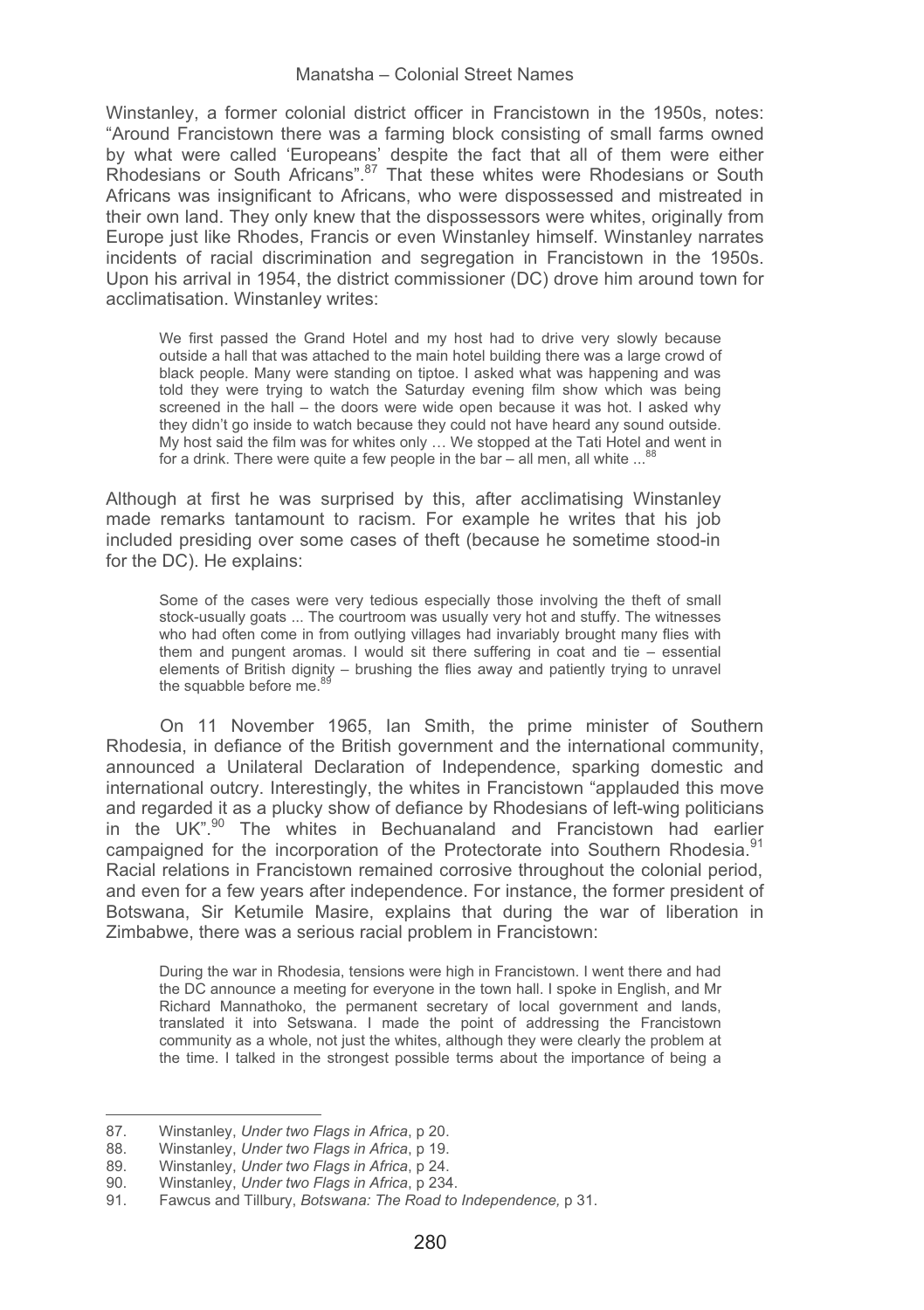non-racial state. The exhortation seemed to have worked, as the incident of racist behaviour decreased.<sup>92</sup>

Francistown's racial discrimination was also witnessed in the sporting clubs:

Race relations in Francistown were poor and the opposition party (the Bechuanaland People's Party) made much of this and it was probably his skilful exploitation of the issues which resulted in Philip Matante's success in winning a Francistown seat in the 1965 election [and successive elections until 1979].

Race relations were such that when an Egyptian doctor who was good tennis player expressed his desire to join the Francistown Club so that he could pursue his interest in the game, a special meeting of the club committee under its hard-line president met in an emergency session to "tidy up" the constitution. The result was that the constitution was amended to make it clear that membership was restricted to whites only.<sup>9</sup>

The Tati Company's rule was very exploitative. For instance, "Anyone living on Tati Company land had to pay tax, provide firewood and labour, and be subject to the rules of Company officials".<sup>94</sup> The company further monopolised trading licences, including the running of a beer hall. The BPP, as noted, exploited the racial question and made significant inroads. At first, the party appeared alien to Batswana, who saw it as an off-shoot of South African politics of defiance. Its leaders were often criticised for meddling in South African domestic issues. Peter Fawcus and Allan Tillbury, former colonial officials in Botswana, argue that "the climate in Africa as a whole was favourable to the party".95 It thus cleverly exploited the situation in Francistown "where living and working conditions for Africans were extremely poor and racial tensions more marked than elsewhere in the Territory".<sup>96</sup> For political marketing, it skilfully used an emotive slogan: "*Lefatshe*" (meaning "Land" in Setswana, Botswana's national language) or "*Shango*" (meaning "Land" in Ikalanga, the dominant language in the NED).

Feeling abandoned by the colonial administration and later by the BDP, especially on the land question, "Africans [in Francistown and the NED] began to engage in overt political agitations against the [Tati] [C]ompany" under the auspices of the BPP.<sup>97</sup> The BPP's 2009 manifesto states that the NED was grappling with acute land shortage while most of its prime land was owned by a few expatriate companies (referring to the Tati Company). Bernard Balikani, the then BPP president, argued that "where ownership and use of land is in conflict with national interest, such ownership and usage of land shall be disallowed and such land taken over by the state for public use.<sup>98</sup> He has since ditched the BPP for the BDP. The BPP has lost its appeal countrywide, including in Francistown and the NED. The NED Council and the FCC are under the control of the BDP. The party has failed dismally to attract a charismatic and militant leader like Matante. Lack of resources contributed too. It failed to transform itself into a vibrant party churning out issues of national interest. At its formation, it became entrenched in opposing colonialism. When Botswana gained independence, the

<sup>92.</sup> Q.K.J. Masire, *Very Brave or Very Foolish: Memoirs of an African Democrat* (Macmillan, Gaborone, 2006), p 47.

<sup>93.</sup> Winstanley, *Under two Flags in Africa*, p 234.

<sup>94.</sup> Mgadla, "The North-East and South-East", p 136.<br>95. Eaweus and Tillbury, Botswana: The Road to Inde

<sup>95.</sup> Fawcus and Tillbury, *Botswana: The Road to Independence,* p 86.

<sup>96.</sup> Fawcus and Tillbury, *Botswana: The Road to Independence,* p 86.

<sup>97.</sup> C.A.S. Koveya, "The Origin and Development of Tati Town District of Francistown to the 1970s", BA thesis, University of Botswana, 1985, p 15.

<sup>98</sup>*. Mmegi*, 24 July 2009; *Mmegi*, 3 August 2009.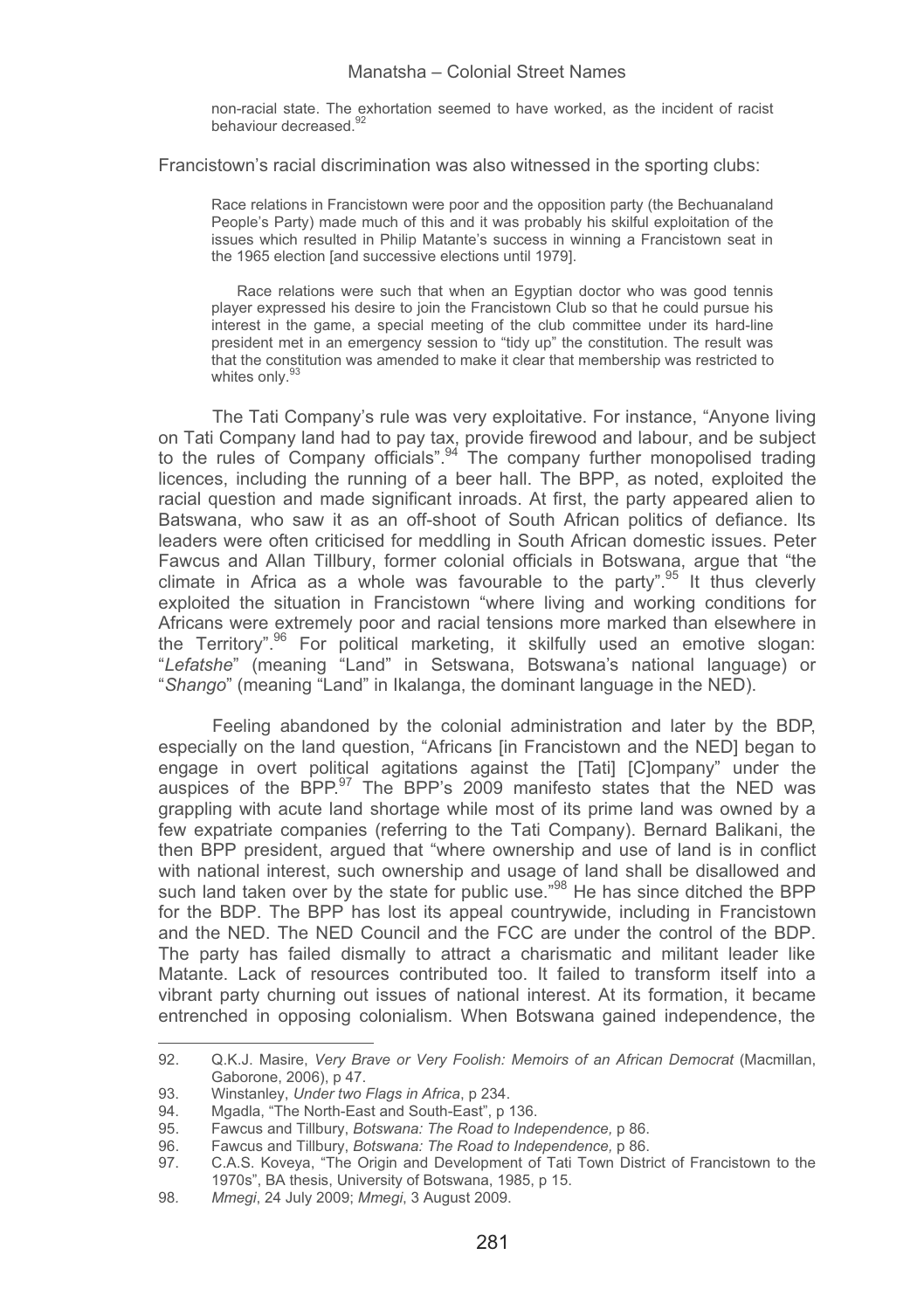BPP remained stuck in the past. It also over-played the tribal card by exploiting BaKalanga's proto-nationalism. It argued that the BaKalanga were marginalised by the Tswana-speaking groups. It is true to say that the party committed "political suicide" when it opposed the chieftaincy.

The BDP however, copied the pertinent issues raised by the BPP in Francistown. It thus used the land question to canvass support. Its "negotiation for and purchase of land from the Tati Company ... won it further votes in that part of the country".<sup>99</sup> The pressure was from the BPP MPs like Matante and Kenneth Nkhwa. Knight Maripe, who became the BPP leader in 1982, also put pressure on the BDP. He played a critical role in trade union politics in Southern Rhodesia in the 1950s. Like Mpho, he was viewed as a "communist".<sup>100</sup>

### **A history and the politics of colonial street names in Francistown**

Humans name places to create a sense of order and they frequently choose names that give voice to their perspective. In doing so, people invariably silence other points of view and cultural identities. Naming also represents a means of taking ownership of places, both materially and symbolically.<sup>101</sup>

The *Mmegi* editorial of 2 March 2011 contends that "It would be wrong for a city [Francistown] to exist in a way that its street names do not reflect the history of its own inhabitants".102 This view, as argued, is ubiquitous globally. In January 2011, the same *Mmegi* published an emotive article entitled: "Francistown CBD Street Names a Colonial Relic".<sup>103</sup> This "relic", the author suggests, needs to be corrected. James Kgalawe, who later became Francistown's mayor, complained that the CBD street names "are technical with some reflecting nothing but the history of the colonial master".<sup>104</sup> The FCC, in its politically inspired ambition to rewrite and remake history, distorts it. The exercise is biased towards politicians as if they are the only heroes and heroines.

Some of the contested street names are Blue Jacket Street, Haskins Street, Baines Avenue, Francis Avenue, Francis Driveway, Tainton Avenue, Moffat Street, Guy Street and Feitelberg Street. Curiously, it seems many Batswana, including the FCC councillors are unaware that there is also a Lobengula Avenue and Khama Avenue adjacent to one another. This is interesting because the two wrestled over the NED during the colonial era as has been shown. Francis Street and Francis Avenue need no explanation. Suffice it to note that they are named after Daniel Francis. Francis was born in Liverpool and as young man he migrated to Australia. He stayed there for ten years before migrating to Durban in 1868 and the Tati district in 1869.<sup>105</sup> Baines Avenue is named after Thomas Baines, who is "amongst the earliest explorers of British colonial southern Africa".<sup>106</sup> Baines accompanied David Livingstone during his trip along the Zambezi River. This places him among the very first few white men to have a close view of Victoria

<sup>99.</sup> C. Colclough and S. McCarthy, *The Political Economy of Botswana* (Oxford University Press, London, 1980), p 43.

<sup>100.</sup> L.B.B. Tutwane, "The Life and Times of Dr. Knight Maripe", BA thesis, University of Botswana, 1998, pp 36–37.

<sup>101.</sup> Alderman and Inwood, "Street Naming and the Politics of Belonging", p 1.

<sup>102</sup>*. Mmegi*, 2 March 2011.

<sup>103</sup>*. The Botswana Gazette*, 12 January 2011.

<sup>104</sup>*. Mmegi*, 28 February 2011.

<sup>105.</sup> Hilton-Barber, *The Baronet and the Matabele King*, p 28.

<sup>106.</sup> Hilton-Barber, *The Baronet and the Matabele King*, p 62.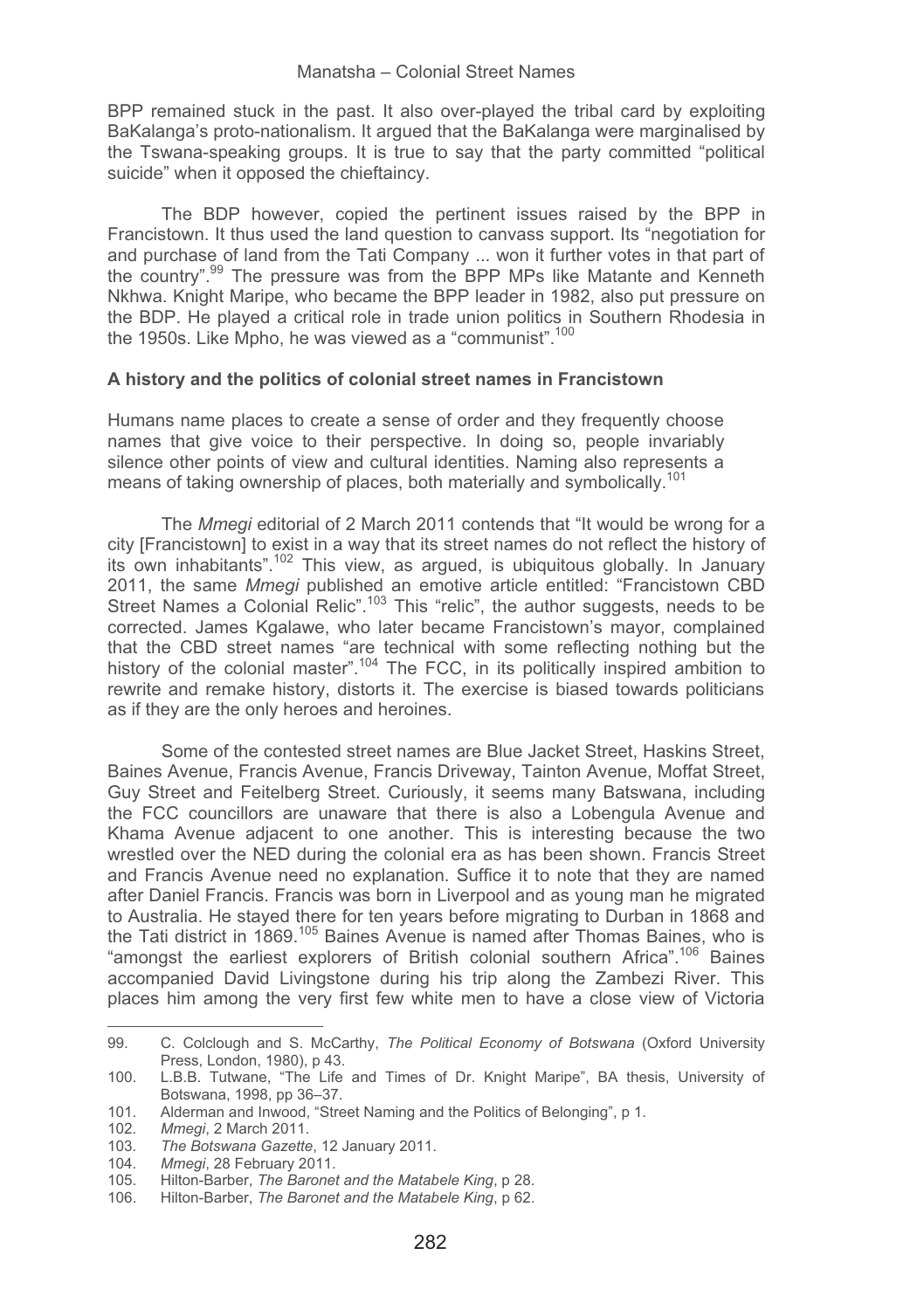Falls. He was later dismissed from the expedition on charges of theft which he vehemently denied. An explorer and traveller, he toured the Tati district, Matebeleland and Mashonaland and also visited Chief Macheng of the BaNgwato in 1869. He is ranked among the most prolific "Victorian explorers in Africa".<sup>11</sup>

Interestingly, Blue Jacket Street is said to have been named after Sam Andersen, the Australian prospector famous for travelling the western desert of Australia "with little more than his prospecting wheelbarrow. Yet he is immortalised in Francistown for the blue denim jacket that he always wore".<sup>108</sup> This is the busiest street. It was here that the first supermarket in Francistown, apparently owned by the Tati Concessions, was built. Haskins Street is as old as Francistown. It was the first street to be tarred in Botswana. It is named after James Haskins, a Briton who came to Francistown as an independent fortuneseeker in 1897. Haskins ventured into several businesses; some are still operating across Botswana. He was a personal friend of Khama III, the grandfather of Sir Seretse Khama. One of Haskins great-grandsons, Jimmy Haskins, later joined the BDP at its formation, and became an MP for Francistown. He became very close to Seretse Khama.109 Winani Thebele contends that "Francistown today boosts a Haskins street, an indication of the important role played by Haskins & Sons Ltd in Botswana's history and its development".110 Guy Street and Feitelberg Street are named after "obscure" white settlers. These streets are found in the central area, the old white residential area.

Interestingly, Lobengula Avenue and Khama Avenue are adjacent to each other near the UB campus in Francistown. As argued, the NED was once contested by Lobengula and Khama III. It is, however, unfair that the local chiefs, especially Chief Rauwe of the BaKhurutshe, who took the Tati Concessions to task for grabbing his land, are not recognised. Instead, those who dispossessed and undermined his authority (Lobengula, Khama and the Tati Concessions) are honoured. This underlines the point argued above that street naming is a sign of power.<sup>111</sup> Chief Rauwe was systematically marginalised because of the power dynamics pervasive in street naming exercises.

In Francistown there was once a Sam Edwards Square – renamed as Central Park. The son of a missionary, Edwards became a hunter and trader. He escorted Robert Moffat to Matebeleland to meet Mzilikazi – making Edwards among the first white men to enter Matebeleland. He and Moffat, probably justifying the alienation of Africans' land in the NED, remarked that "Nowhere can we see human habitation or the print of a human foot".<sup>112</sup> Edwards signed a concession with Lobengula on behalf of the Northern Light Company (today Tati Company) on 24 February 1887. Hilton Barber tells us that:

In 1885 [Edwards] ... was an officer in the Bechuanaland Border Police, and was sent on a mission to Lobengula, being accompanied by Lieutenant E.A. Maud. In 1887, Lobengula appointed Edwards as his "magistrate" at Tati. Edwards, who was highly respected, was later appointed as manger of the Tati Company.

<sup>-</sup>----107. Hilton-Barber, *The Baronet and the Matabele King*, p 62.

<sup>108</sup>.http://www.safarilodges.com/index.php?route (accessed on 4 June 2014).

<sup>109.</sup> W.W. Thebele, "J. Haskins & Sons' Contribution to the Growth of Francistown", BA thesis, University of Botswana, 1993, pp 4, 27.

<sup>110.</sup> Thebele, "J. Haskins & Sons", p 31.

<sup>111.</sup> Azaryahu, "German Reunification and the Politics of Street Names", p 479.

<sup>112.</sup> Mupindu, "Creation of the Tati Company", p 2.<br>113. Hilton-Barber. The Baronet and the Matabele

<sup>113.</sup> Hilton-Barber, *The Baronet and the Matabele King*, p 33.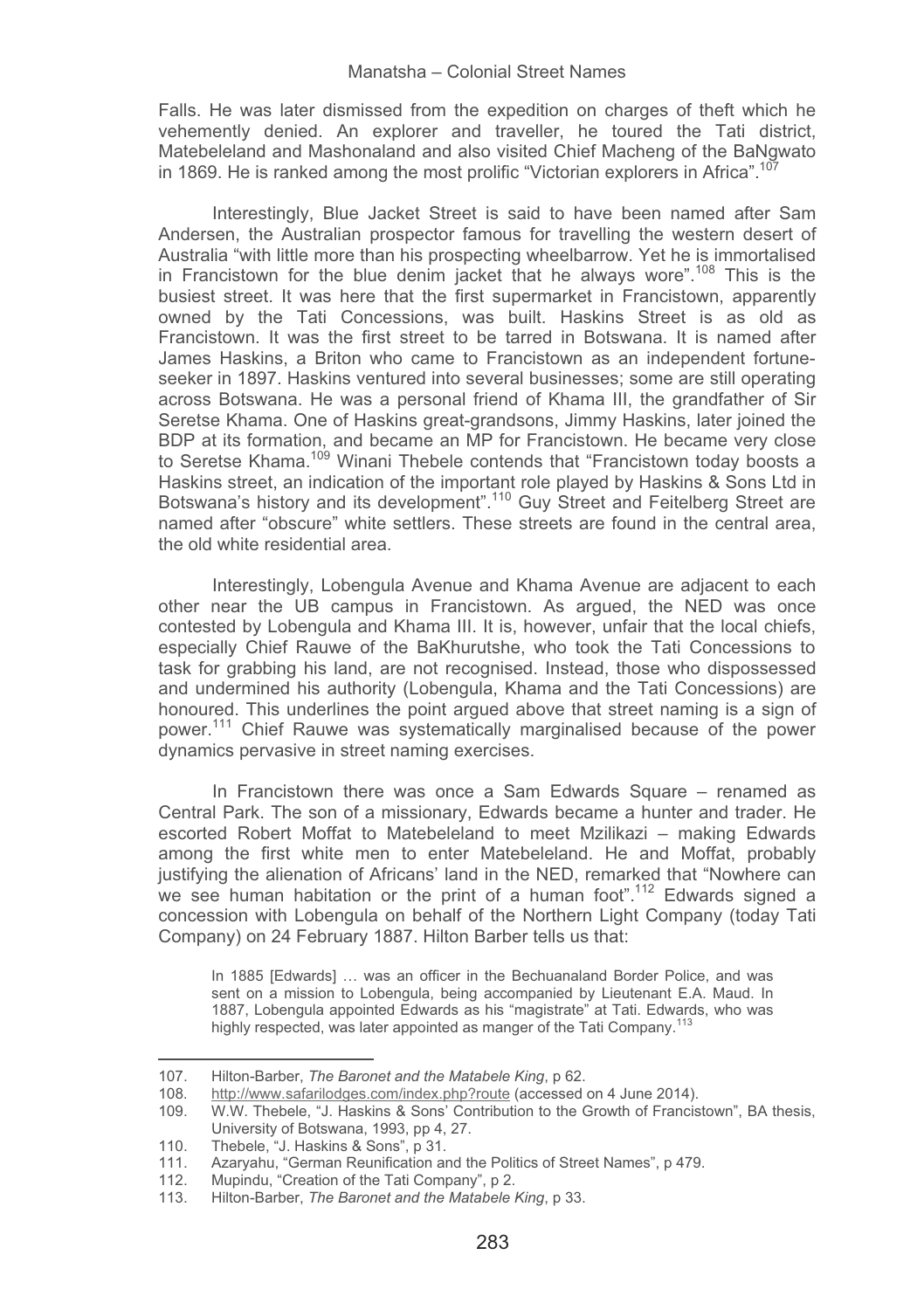Tainton Avenue is named after W. J. Tainton, a witness when Lobengula and Edwards signed the Tati Concession agreement. Tainton was a hunter, trader and interpreter. Lobengula granted Edwards and his friends the surface rights to mine gold between the Shashe and Ramokwebana rivers. According to Tainton, Lobengula insisted that the syndicate also had "the sole right of grazing stock and cutting wood within the said limits, reserving always all [his] sovereign rights in the area".114 As shown, the Tati Concessions somersaulted after Lobengula's defeat by Rhodes in 1893/94.

Carl Mauch's name is missing in Francistown. He (re)discovered gold in Tati leading to the first gold rush in Africa. Hilton-Barber argues that Mauch "hardly received the recognition he was due and in South Africa the mountain peak near Lydenburg that carries his name is the only acknowledgement of his achievements".115 Mauch became stranded in the area of Great Zimbabwe in 1867. He later married a Shona woman.

#### **Views from the Francistown City Council**

Yeoh argues that the renaming of streets "embodies some of the struggle for control over the means of symbolic production in the urban landscape".<sup>116</sup> The FCC councillors claim that the colonial street names do not reflect or represent the history of the real landowners, the Africans. The mayor, James Kgalajwe, explained that these names are traceable to the "scramble for Africa" when "foreigners discovered gold in Francistown ... Amongst these Europeans was a man called Daniel Francis, who Francistown is named after".<sup>117</sup> The mayor is incorrect to say that the Europeans arrived in Francistown during the "scramble for Africa". The scramble took place after the Berlin Conference of 1884/85 whereas the European travellers, explorers and hunters arrived in Francistown in the 1840s. By 1869, gold was mined; making Francistown the site of the first gold rush in southern Africa, fifteen years before the Witwatersrand gold rush. The mayor insisted that these Europeans leave Francistown undeveloped, and wondered why the streets are named after them. In an attempt to influence his colleagues' opinions, he mentioned the names of Rebecca Nshakazhogwe and Philip Matante as apt replacements. He emphasised that "these are people who developed the community".118 Matante, as shown, played a critical role in opposition politics.

In 2009, a principal records archivist addressed the full council of the FCC on the need to archive history. Contributing to the lecture, a former mayor and BPP politician, Motlatsi Molapisi maintained that the most important step in this direction would be to rename the "colonial" street names. He also suggested Matante's name as appropriate. This irked the archivist who had come to lecture to them the need to preserve history and collect information about the city. She emphasised that the FCC "is a custodian of the culture and history of the city and it should be exemplary in helping the Archives and Records Centre in acquiring and keeping the records".119 Unconcerned, Molapisi went further and said that the

<sup>114.</sup> Quoted in Schapera, "Native Land Problems in Tati District", p 253.<br>115 Hilton-Barber *The Baronet and the Matabele King* n 19

<sup>-</sup>-115. Hilton-Barber, *The Baronet and the Matabele King*, p 19.

<sup>116.</sup> B. Yeoh, "Street Names in Colonial Singapore", *The Geographical Review*, 82, 3, 1992, p 313.

<sup>117</sup>*. Mmegi*, 28 February 2011.

<sup>118</sup>*. Mmegi*, 28 Febraury 2011.

<sup>119</sup>*. Sunday Standard*, 2 June 2009.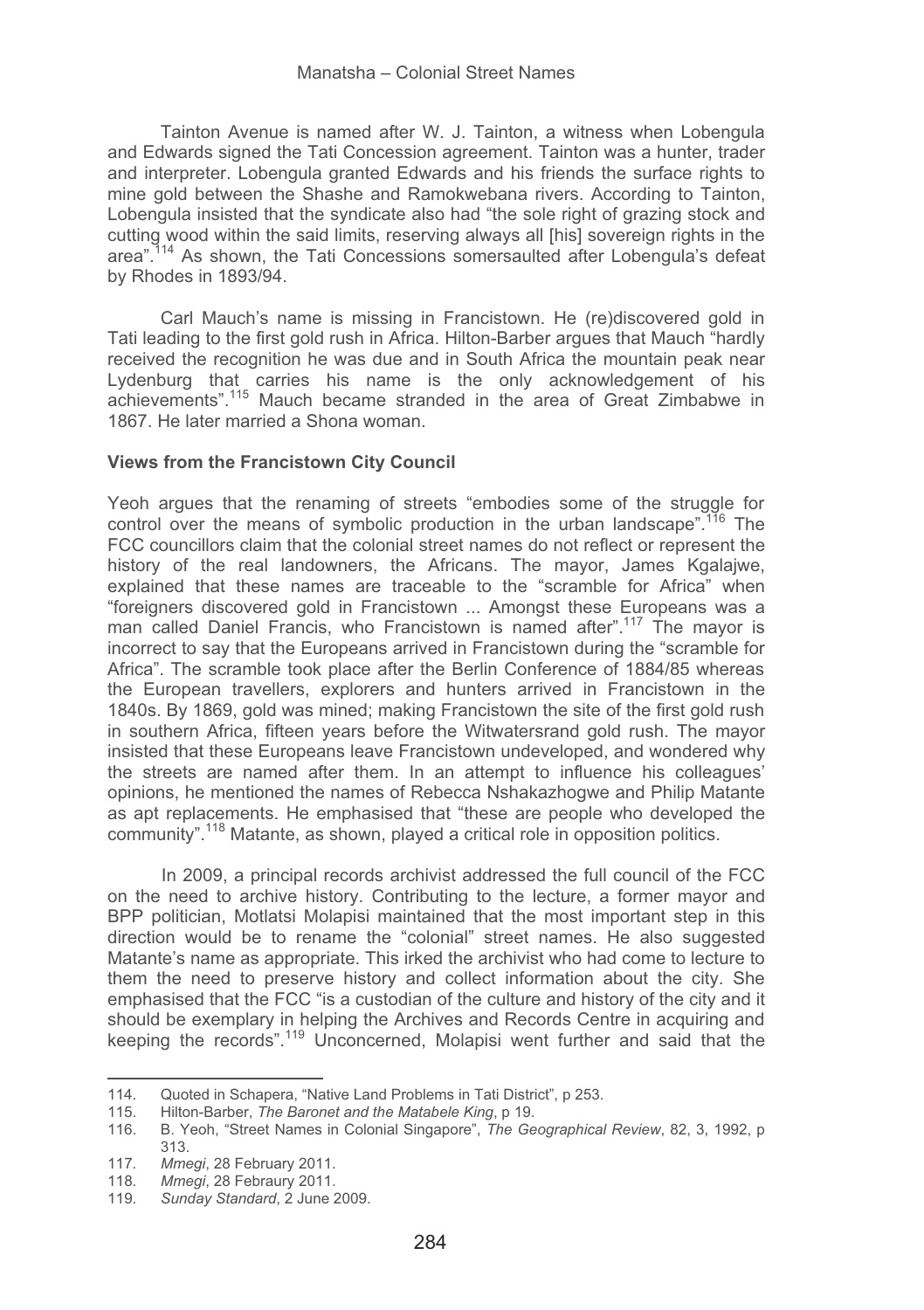city's name should be changed to Nyangabgwe "as this will maintain self identity and pride among Francistowners".120 This alternative name for Francistown was also suggested by Peter Ngoma in 2008, then the mayor. Ngoma had begun his political career in the BPP before joining the BDP. As already argued, although the FCC is under the control of the BDP, Philip Matante's name, a BPP founding member, is close to every politician's heart in that region.

### **The proposed street names: Are politicians the only heroes and heroines?**

The FCC councillors proposed most, if not all, the new names to replace the colonial street names. They indicated that the suggested names were were/are our "local heroes and heroines".121 It appears the community is expected to rubber stamp whatever these politicians have suggested. The participation of the residents of the city in making these changes has thus far been minimal, if not absent. The task force charged with overseeing this process has also recommended some names. The participants on this committee are members of the FCC physical planning department. Azaryahu is correct to argue that naming streets should not be the exclusive priority of those who have "administrative and political agendas" and are "vying for control over the public domain". In other words, naming streets should not merely be an "expression of power and authority." $122$  This is precisely what had happened in Francistown – all the names suggested are of politicians (departed or still alive).

The late Rebecca Nshakazhogwe, one of the names proposed, was a BDP councillor and a former deputy mayor in the FCC. The late Paul Mincher's name was also suggested. He was the first mayor of Francistown. Another name was that of the late Mudongo Maswikiti, a former BDP MP for Sebina-Gweta constituency, not far from Francistown. His name was suggested by the task force overseeing the renaming process. Maswikiti's name was rejected by most councillors who argued that he contributed nothing to Francistown. Most councillors argued that Francistown has heroes and heroines, and Maswikiti is not one of them.<sup>123</sup> When rejecting Maswikiti's name, councillor Robert Mosweu argued that "It would make more sense to name that street after the city's first black mayor, John Bogatsu, who was the first Motswana to take the reins from the white settlers".<sup>124</sup> Shadreck Nyeku, a former mayor, sarcastically said that Maswikiti's name should, instead, be used for "a [dirty] road leading to lands in the area he represented".<sup>125</sup> The late James Ntuane's name, was also suggested by the committee. He was the longest serving mayor of Francistown thus far and a former customary court president.

The FCC debate on renaing was then extended to renaming the Francistown National Stadium and Francistown International Airport. A specific motion on this was tabled by Reoboy Mpuang, a BDP Monarch East councillor, in December 2012. It was seconded by Nyeku. Mpuang, when tabling his motion, said "We have unsung heroes and heroines such as the late Philip Matante and many others who contributed immensely to the existence of Francistown".<sup>126</sup>

------------------

-------------------------------

<sup>-</sup>---------120*. Sunday Standard*, 2 June 2009.

<sup>121</sup>*. Mmegi*, 4 December 2013; *Sunday Standard*, 10 December 2012.

<sup>122.</sup> Azaryahu, "Hebrew, Arabic, English", p 461.

<sup>123</sup>*. Sunday Standard*, 22 May 2014.

<sup>124</sup>*. The Voice*, 23 May 2014.

<sup>125</sup>*. The Voice*, 23 May 2014.

<sup>126</sup>*. Sunday Standard*, 10 December 2012.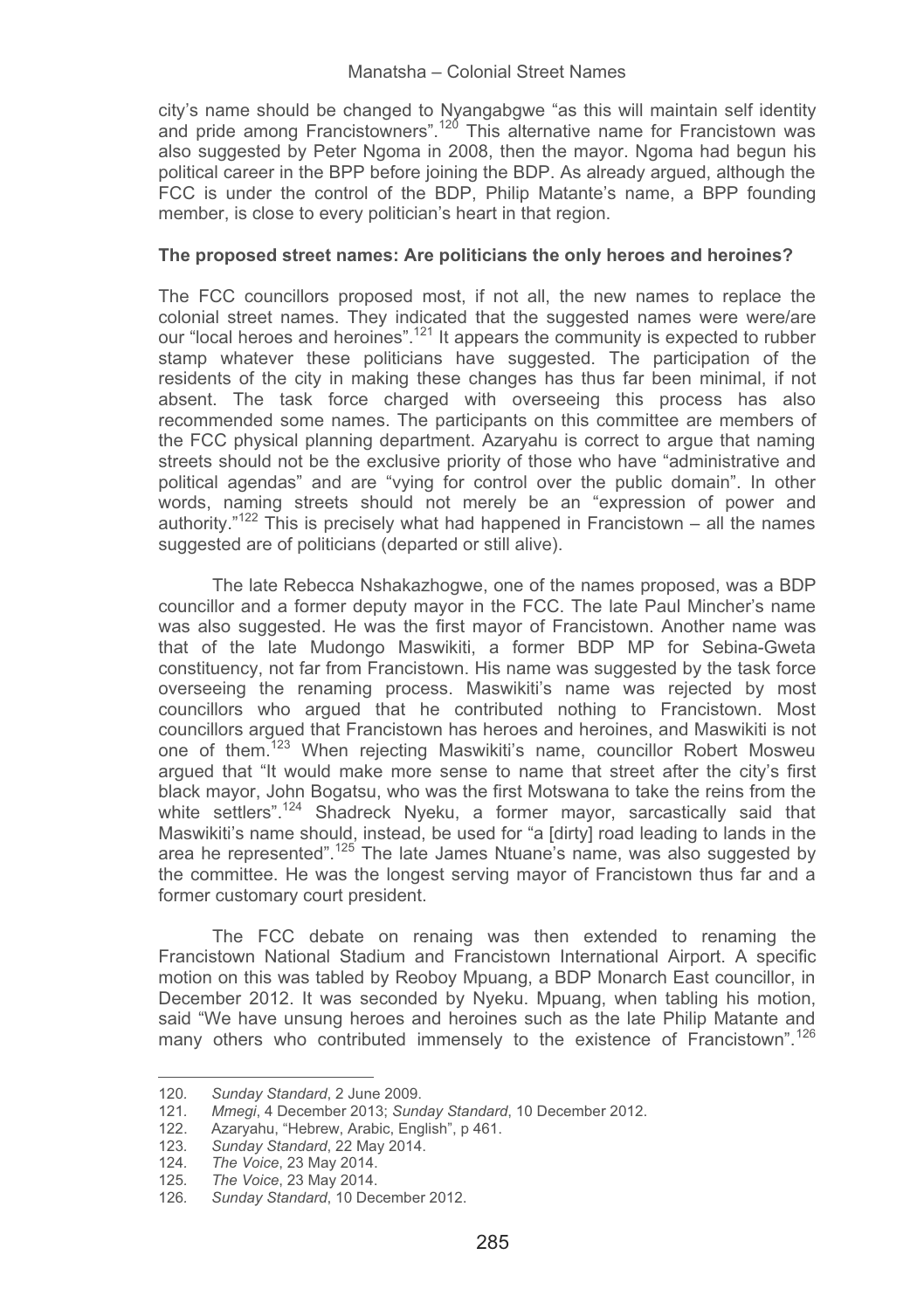Similarly, the names of politicians are dominant here. But some of the names suggested for the stadium and airport are of very insignificant people even in the politically sphere. Councillor Ignatious Moswaane proposed that the newly-built Francistown stadium be named after Peter Ngoma, another former mayor of Francistown. Ngoma once worked as a driver in a government department. He later joined the BPP, only to ditch it for the BDP. In recent years, he became embroiled in the chieftaincy fracas in his home village of Zwenshambe in the NED. Most councillors rejected his name on the basis that he was just "an ordinary person" except that he was "once the mayor of Francistown".127 The current mayor dismissed Ngoma's name by arguing that the Constitution of Botswana prohibits the use of the names of people who are still alive for government structures. The constitution is silent on this. Furthermore, major streets in Gaborone have been named in honour of foreign presidents, some of whom are still alive.

The truth is that Ngoma's contribution to the development of Botswana, and even Francistown, like many of his former colleagues suggested, is minimal to warrant such honour. Moswaane, when justifying Ngoma's name, argued that whilst a mayor, Ngoma rejected the initial plan of the stadium which had a smaller capacity. One reader commented on this issue and argued that Nigel Amos's name was appropriate for the stadium.<sup>128</sup> The young Amos was the first Motswana to win a medal at the Olympic Games. He continues to fare well as an athlete. Raised as an orphan by an aging grandmother, Amos inspires many of the youth in Botswana. The name of Thomas Chawilane, the former Notwane Football Club manager and Zebras player, who also contributed to Taffic Football Club based in Francistown, also surfaced.<sup>129</sup> But apparently the practice is that public buildings are not named after living citizens in Botswana. The official reason is not clear. But I borrow from the observation elsewhere that assigning peoples' names to public buildings generates "controversy, as people may debate whether the commemorated individual merits that honour".130

The Francistown International Airport was officially opened in September 2011. Mpuang proposed that it should be named after the late Tshelang Masisi. Masisi was a BDP MP for Francistown West from 1999 until his death in 2012. His younger brother is a cabinet minister in the current government. Their late father was once a minister too. Those who rejected Masisi's name, especially opposition councillors, argued that it was too soon to use his name because the family is still mourning his death. Defending his motion, Mpuang argued that South Africa has named its airports after its heroes like Shaka Zulu and Oliver Tambo.<sup>131</sup>

Surprisingly, the FCC councillors conveniently forget that the chiefs were the first people to fight colonialism in the NED. Chief Rauwe, for instance, challenged the mighty and politically connected Tati Concessions. Dispossessed of his land and frustrated, Rauwe later left the NED and settled in Tonota in 1913. Yet, no one in the FCC even mentions his name. There is no street named after him in Francistown. Interestingly, he is immortalised in Tonota, outside the NED, through Rauwe Primary School. The name of Tymon Mongwa, a former mayor

--------------------

------------------------------

<sup>-</sup>--------127*. The Voice*, 12 December 2012

<sup>128</sup>*. The Voice*, 12 December 2012

Mmegi, 27 November 2013.

<sup>130</sup>*.* J. Orill*, "Reasons for Naming Buildings after Individuals",* eHow. com, 18 January 2011, (accessed on 15 February 2011).

<sup>131</sup>*. Mmegi*, 27 November 2013.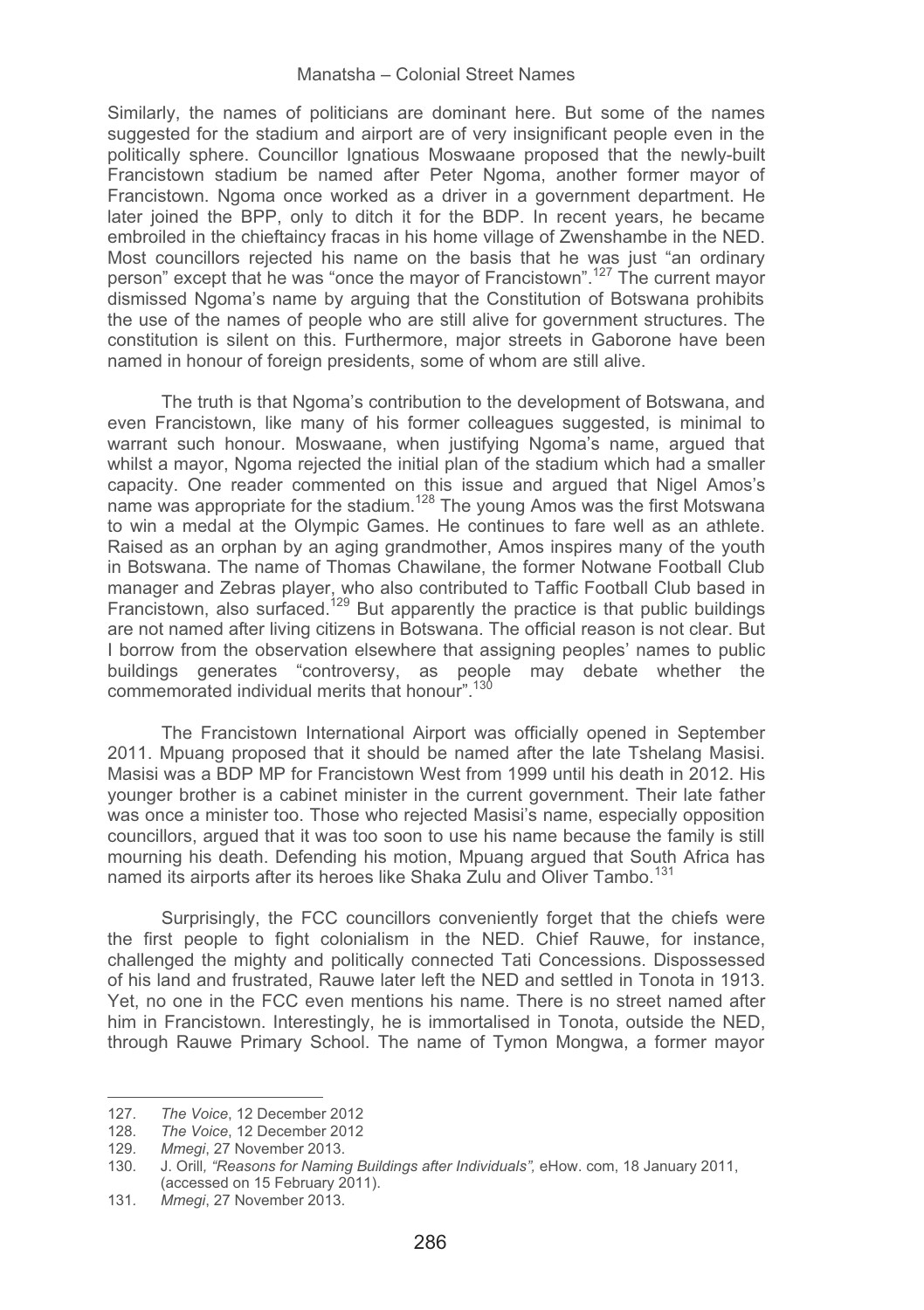too, was also mentioned. The final vote on the motion proposing Masisi's name was eight against and six in favour.<sup>132</sup>

It is my considered opinion that all these names are inappropriate for a project of this magnitude. Their contribution does not go beyond being mayors. In Botswana, mayors are not elected by the people, but by their colleagues; a process always wrought in the politics of favouritism, lobbying, patronage and sabotage. The FCC councillors, apparently for political mileage, want to "localise" this initiative as if the project is not a national one. The initiative, it seems, is intended to reward former mayors or politicians in Francistown. Ford Moiteela, a BDP specially elected councillor in the FCC, rubbished the motion to change the airport and stadium's names. He reasoned that changing these names would not add any value to the city.

# **Conclusion**

In this article an attempt was made to situate the renaming of colonial streets in Francistown within a historical and political context. Good or bad, colonial street names have a history worth handling carefully. The FCC needs to document its history systematically before "erasing" them from the map. Due to contested history, anti-colonial rhetoric, pan-Africanism and political mileage, politicians do not see any value in these names. They want them arbitrarily removed.<sup>133</sup> Historian Grant argues that "street names of the older 'colonial' settlements do reflect their history and therefore have value".<sup>134</sup> The Francistown renaming initiative is an FCC affair with very little involvement from the wider community. It is used by politicians to reward their former colleagues. Trying to appeal to the masses, they recite, sometimes incorrectly, the colonial injustices. In principle, the initiative is a good one, but has the potential to distort history and cause confusion and discontent. All the names suggested are those of former mayors. Is the initiative "mayoral"? Most of these individuals do not warrant any heroic status worth celebrating or honouring. The FCC councillors tend to make biased suggestions, giving the names they prefer. In this case, the outcome is predetermined. Francistown has a population of 150 000 and the process of consultation has to be inclusive. The proposed names exclude important people who played key roles in the development of Botswana.

### **Abstract**

Francistown is located in the North East district (part of the former Tati district) in Botswana. It was "founded" in 1897 by Daniel Francis, an English prospector and the first director of the Tati Concessions (today called the Tati Company). The Tati Concessions administered the Tati district like a colony within a protectorate after annexing and effectively colonising it in the 1880s. It was not until 1969 that the company eased its total control over Francistown owing to pressure from the pan-Africanist Botswana People's Party formed in 1960. A former settler city, Francistown's street names replicate a typical European city. Since 2008, there has been pressure, mainly from councillors in the Francistown City Council, to change the city's name, rename colonial streets and some public buildings after local "heroes and heroines". In February 2011, the city's full council finally passed a motion to rename colonial streets. The proposed names are of politicians (some

------

---------------------------- -----------

<sup>-</sup>--------132*. Mmegi*, 27 November 2013.

<sup>-</sup>----133*. The Botswana Gazette*, 12 January 2011.

<sup>134</sup>*. Mmegi,* 27 January 2011.